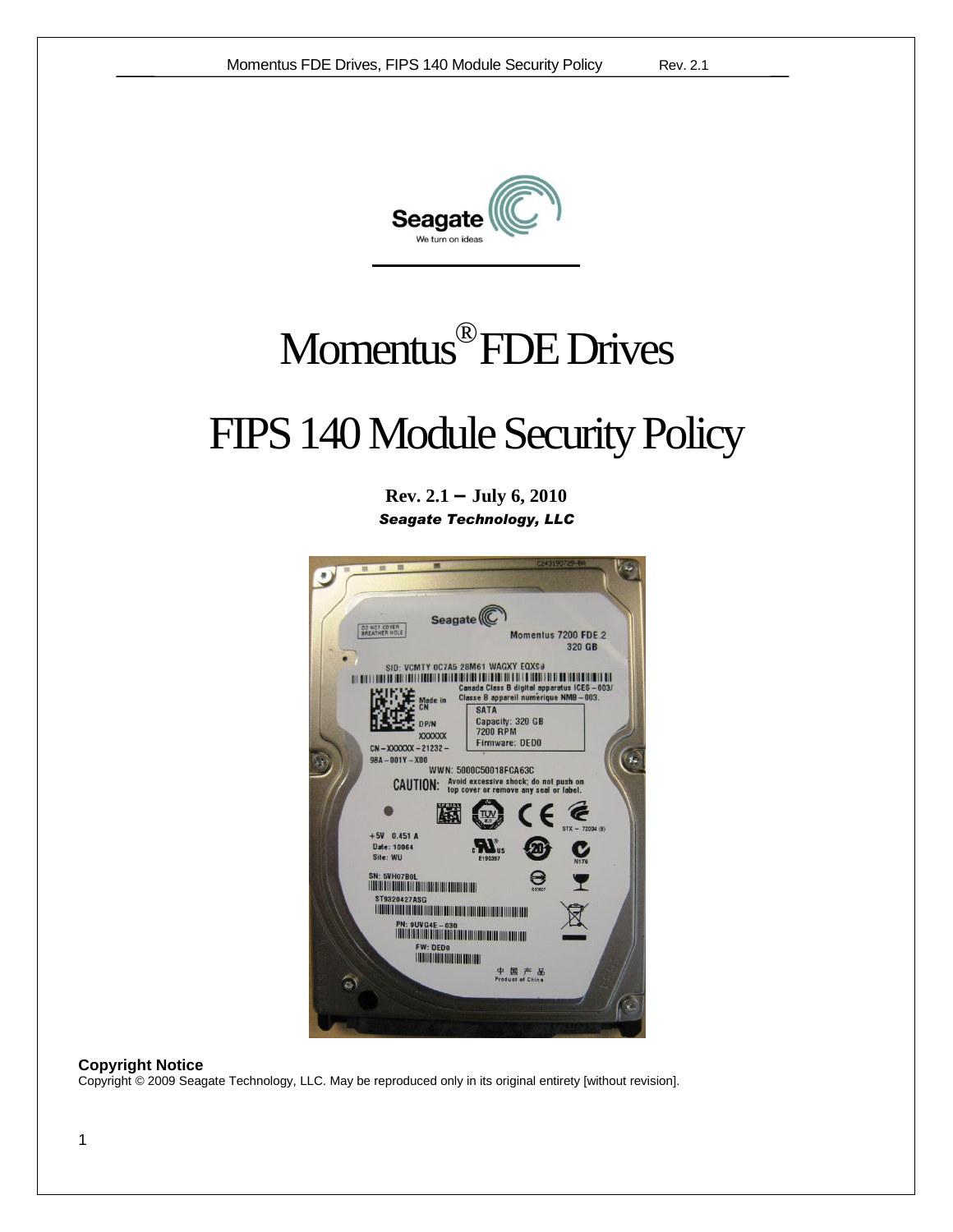**Rev. 2.1** 

# **Table of Contents**

| 1              |       |  |
|----------------|-------|--|
|                | 1.1   |  |
|                | 1.2   |  |
|                | 1.3   |  |
| 2              |       |  |
|                | 2.1   |  |
|                | 2.2   |  |
|                | 2.3   |  |
|                | 2.3.1 |  |
|                | 2.3.2 |  |
| 3              |       |  |
|                | 3.1   |  |
|                | 3.1.1 |  |
|                | 3.1.2 |  |
|                | 3.1.3 |  |
|                | 3.2   |  |
|                | 3.2.1 |  |
|                | 3.2.2 |  |
|                | 3.2.3 |  |
|                | 3.2.4 |  |
|                | 3.2.5 |  |
|                | 3.3   |  |
|                | 3.4   |  |
| 4              |       |  |
| $\overline{5}$ |       |  |
|                | 5.1   |  |
|                | 5.2   |  |
|                | 5.3   |  |
| 6              |       |  |
|                | 6.1   |  |
|                | 6.2   |  |
| 7              |       |  |
| 8              |       |  |
|                | 8.1   |  |
|                | 8.2   |  |
| 9              |       |  |

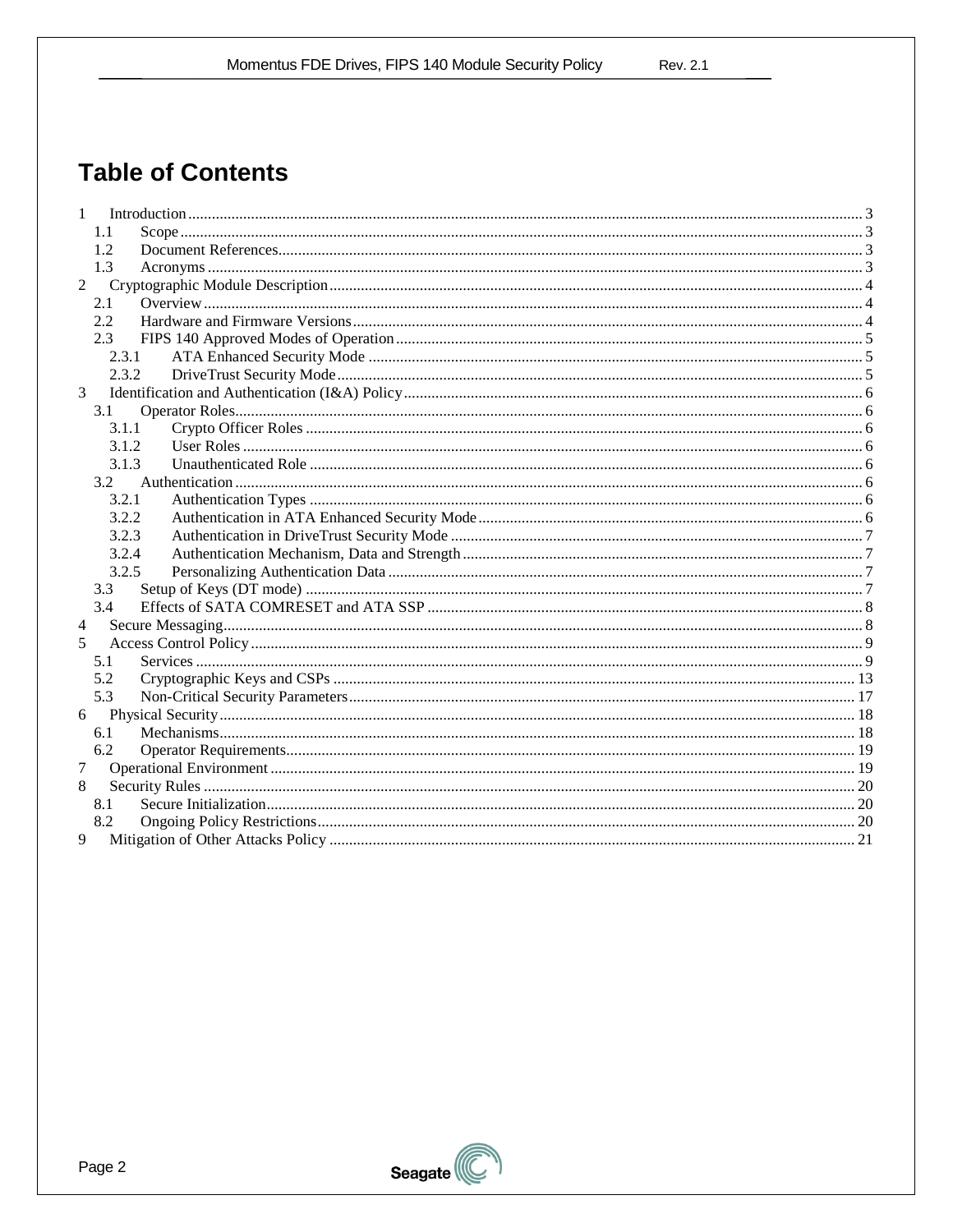# <span id="page-2-0"></span>**1 Introduction**

## <span id="page-2-9"></span><span id="page-2-8"></span><span id="page-2-1"></span>**1.1 Scope**

This security policy applies to the FIPS 140-2 Cryptographic Module (CM), Seagate® Momentus® FDE drives.

This document meets the requirements of the FIPS 140-2 standard (Appendix C) and Implementation Guidance (section 14.1). For details needed to develop a compliant application see the referenced technical specifications.

# <span id="page-2-2"></span>**1.2 Document References**

- 1. FIPS PUB 140-2
- 2. Derived Test Requirements for FIPS PUB 140-2
- 3. Implementation Guidance for FIPS PUB 140-2 and the Cryptographic Module Validation Program
- <span id="page-2-4"></span>4. ATA-8 ACS
- <span id="page-2-5"></span>5. Serial ATA Rev 2.6 (SATA)
- <span id="page-2-6"></span>6. DriveTrust SeaCOS Commands Reference Manual
- <span id="page-2-10"></span>7. DriveTrust Technology Life Cycle Manual
- 8. DriveTrust FDE Card Life Cycle Manual
- 9. Momentus FDE Product Manual
- 10. ISO/IEC 7816-4

### <span id="page-2-11"></span><span id="page-2-7"></span><span id="page-2-3"></span>**1.3 Acronyms**

| 3DES          | Triple DES                                |
|---------------|-------------------------------------------|
| <b>AES</b>    | Advanced Encryption Standard (FIPS 197)   |
| <b>APDU</b>   | Application Protocol Data Unit (ISO 7816) |
| CM            | Cryptographic Module                      |
| CO.           | Crypto-officer                            |
| <b>CSP</b>    | <b>Critical Security Parameter</b>        |
| dCard         | disc Card, virtual Smart Card             |
| <b>DEK</b>    | Data encryption key                       |
| <b>FDE</b>    | <b>Full Disk Encryption</b>               |
| <b>HDA</b>    | Head and Disk Assembly                    |
| <b>HDD</b>    | <b>Hard Disk Drive</b>                    |
| <b>HMAC</b>   | Hashed Message Authentication Code        |
| <b>KAT</b>    | Known Answer Test                         |
| mSID          | Manufactured SID, public drive-unique PIN |
| <b>POR</b>    | Power-on reset (ATA defined)              |
| <b>POST</b>   | Power on self-test                        |
| <b>RNG</b>    | Random Number Generator                   |
| <b>SeaCOS</b> | Seagate Card Operating System             |
| <b>SID</b>    | Security ID, PIN for Drive Owner CO role  |
| SoC           | System-on-a-Chip                          |



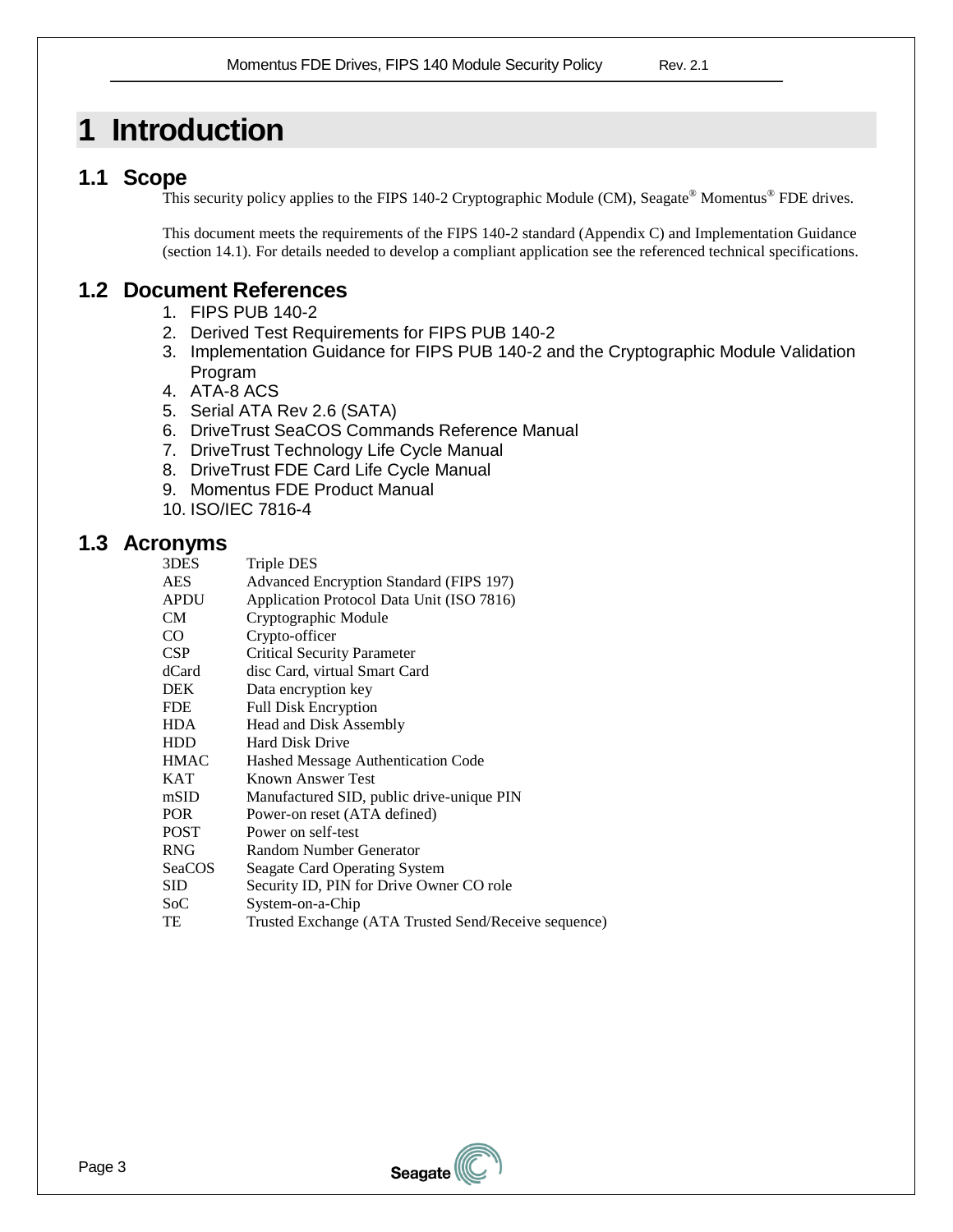# <span id="page-3-0"></span>**2 Cryptographic Module Description**

### <span id="page-3-1"></span>**2.1 Overview**

The Momentus® FDE Drives, FIPS 140 Modules are FIPS 140-2 Level 2 modules which provide full disk encryption with user authentication. These products are designed to prevent data breaches due to loss or theft on the road, in the office. The cryptographic module provides a wide range of cryptographic services using FIPS approved algorithms in two FIPS-Approved modes: ATA Enhanced Security Mode and DriveTrust Security Mode. Services include hardware-based data encryption, instantaneous user data disposal with cryptographic erase, device identification, and authenticated FW download. The services are provided through industry-standard ATA / SATA interfaces.

The drive is a multiple-chip embedded physical embodiment, and the physical boundary of the CM is the entire drive. The certified drive models are nearly identical, but have some minor security-relevant differences (as described in section [2.2\)](#page-3-2); they primarily differ in terms of storage capacity (#disks). The physical interfaces to the CM are the SATA connector, power connector and jumper block pins. The logical interface is the industrystandard ATA command set (Doc Ref. [4\)](#page-2-4), with vendor-unique extensions, carried on the SATA transport interface (Doc Ref. [5\)](#page-2-5). The primary function of the module is to provide data encryption, access control and cryptographic erase of the data stored on the hard drive media.

The CM functionality is implemented in the ASIC, Serial Flash, SDRAM and firmware. The drive media provides the non-volatile storage of the keys, CSPs and FW. This storage is in the "system area" of the media which is not logically accessible / addressable from outside the CM and not accessible through any CM service.

The ASIC is a SoC which has the following major logical functions: host interface using an industry-standard SATA interface, a RW Channel interface to the HDA, an interface to media motor controller, a data encryption engine, and processing services which execute the firmware. An Approved Security Function, AES-128, is implemented in the data encryption engine. During drive operation, the SDRAM hosts some of the firmware and the encrypted user data being transferred between the media and the ASIC.

Security functions of the firmware can be categorized into the following groups: ATA security commands, ATA read / write commands, misc ATA commands and Seagate proprietary security protocol commands. The Seagate security protocol is implemented by a subsystem called SeaCOS. This protocol is an implementation of the ISO 7816 standard for Smart Cards. The architecture provides virtual Smart Cards, dCards, with file systems in a reserved area of the disc media. The host application interface with the file systems is through a commandresponse mechanism referred to as APDUs. The two FIPS modes in this certification are supported by 2 Seagate provided dCards: Admin and FDE. The Admin dCard provides storage for keys, CSPs and non-critical security parameters of the CM and operates ATA Enhanced Security Mode. The FDE dCard, when operationally active, allows the operator to use the CM in DriveTrust Security Mode rather than ATA Enhanced Security Mode. Each of the 2 FIPS-Approved Mode provides unique roles and services, which are covered in Sections 2, 3, and 5 of this document.

# <span id="page-3-2"></span>**2.2 Hardware and Firmware Versions**

The Momentus® FDE Drives, FIPS 140 Module is offered in six configurations:

- 1) HW ver #ST9500422AS, FW ver #500: 500GB capacity, OEM non-customer unique FW.
- 2) HW ver #ST9250412AS, FW ver #070: 250GB capacity, Customer unique FW 1 This FW does not support FW loading, aka EF-DOWNLOAD-MICROCODE service.
- 3) HW ver #ST9250412AS, FW ver #500: 250 GB capacity, OEM non-customer unique FW.
- 4) HW ver #ST9320427ASG, FW ver #030: 320GB capacity, Customer unique FW 2.
- 5) HW ver #ST9250414ASG, FW ver #030: 250GB capacity, Customer unique FW 2.
- 6) HW ver #ST9160419ASG, FW ver #030: 160GB capacity, Customer unique FW 2.

All of the configurations are externally identical. The cover of this document shows configuration #4 above.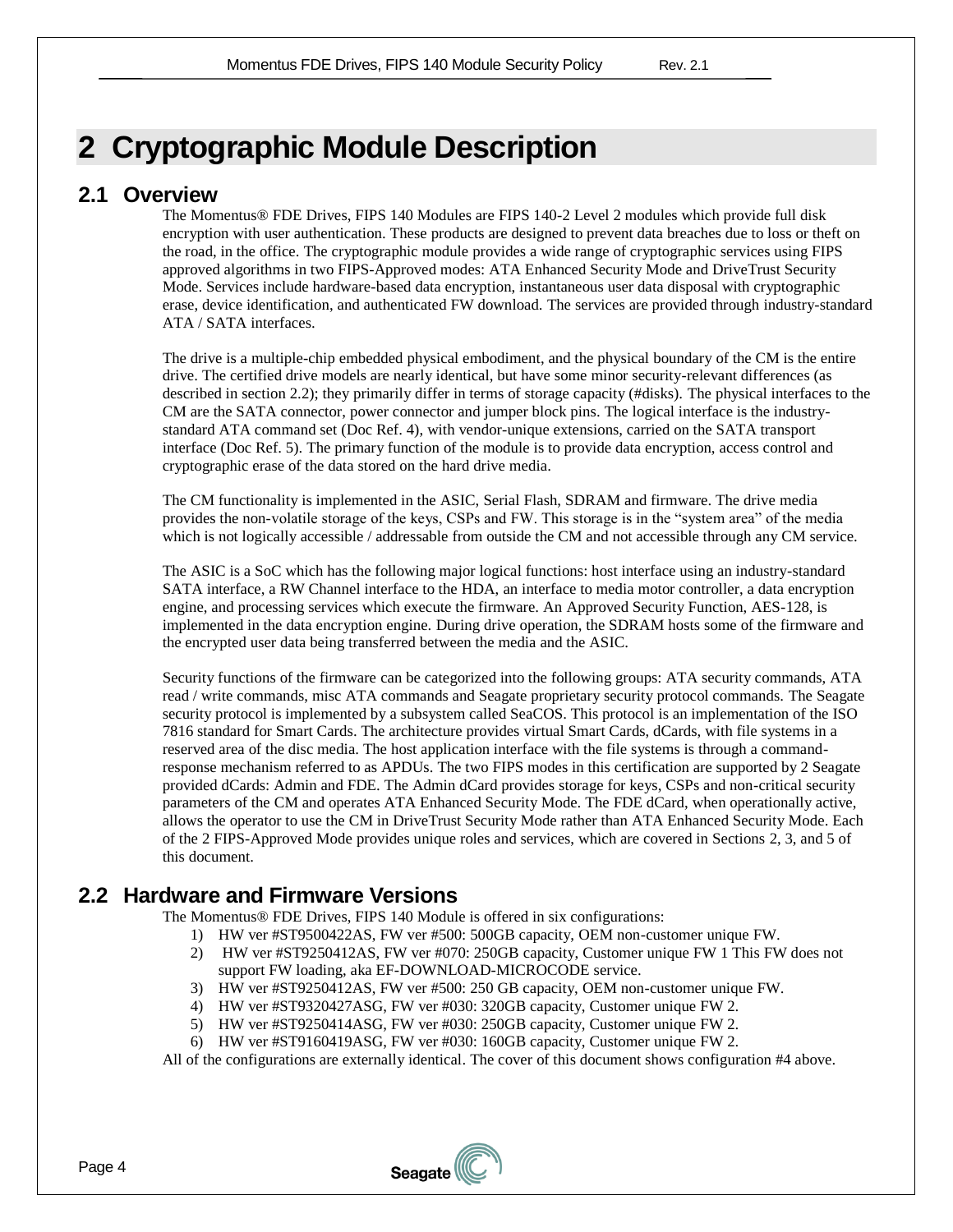### <span id="page-4-0"></span>**2.3 FIPS 140 Approved Modes of Operation**

By following the Security Rules (Section 8) in this document, an operator can operate the CM in FIPS 140 compliant manner (an "Approved mode" of operation). After setting up (configuring) the module per the Security Rules of this policy, an operator can communicate with the drive in either ATA Enhanced Security Mode or DriveTrust Mode.

Both of the module's FIPS modes of operation are enforced both through configuration and through policy. Violating these ongoing policy restrictions (detailed in Section 8, Ongoing Policy restrictions) would mean that one is no longer using the drive in a FIPS compliant mode of operation.

If a FIPS self-test fails, either at power on or during operation, then the CM will enter an error state. From this error state, all services except show status are disabled. The host can reset the CM with a power cycle in attempt to clear the error state. If the POSTs succeed, then the CM has recovered from the error. Otherwise, the drive can no longer operate in FIPS mode. Note that these errors are very rare, but if they occur they will likely be accompanied by other failures.

#### <span id="page-4-1"></span>**2.3.1 ATA Enhanced Security Mode**

This mode provides services through industry-standard ATA commands, and SeaCOS APDUs addressed to the Admin dCard, resident on the drive. Some of the services are based on the ATA Security Feature set, with vendor-unique extensions (e.g. encryption of user data on media). Other services are based on the Seagate proprietary security commands (SeaCOS).

This mode implements the Master and User roles as defined in ATA. The ATA security lock / unlock states correspond to operator authentication for the Read / Write data services (which use an internal AES 128-bit key for encryption and decryption of data written to and read from the drive media, respectively). In addition, a "Drive Owner" CO role is provided, which can enable or disable access to the FW download service (not available in FW #070). Additionally, a cryptographic erase service is provided to the Master and User roles through the ATA security erase unit commands. When executed, the cryptographic erase service changes the AES-128 bit DEK resulting in incorrect decryption of the original plaintext data). The FW download service (ATA Download Microcode command) provides a FIPS-compliant FW load test by verifying the image's embedded 1024-bit RSA signature (again, this service is not available in FW #070).

#### <span id="page-4-2"></span>**2.3.2 DriveTrust Security Mode**

This mode provides services through industry-standard ATA commands, SeaCOS APDUs addressed to the Admin dCard (resident on the drive), and SeaCOS APDUs addressed to the *FDE dCard* (resident on the drive). It provides all of the services of the ATA Enhanced Security Mode and additional features through Seagate proprietary security commands (SeaCOS). Some ATA Security commands are disabled in this mode and their functionality is provided through the APDUs.

In addition to the Drive Owner, Master and User roles, this mode implements a CO role to administer the additional features, FDE dCard owner. The additional features of this mode include:

- Master role has the following CO capabilities: administration of User role and authority for Cryptographic Erase
- Four Master and four User IDs
- Perform Security Operation (e.g. encryption, decryption, signature, hashing)
- $\bullet$ Device Identification
- $\bullet$ Key inject
- Secure messaging with message encryption and authenticity

The Perform Security Operation and Device Identification services produce cryptograms from a random value generated by the CM using the requested algorithm and a shared secret encryption key. The Key Inject service provides key input of the data encryption key. Secure messaging can be applied to all APDUs to provide encrypted and authenticated messages. These features utilize the Generate Symmetric Key service to create the shared secret keys. The CM generates the key and returns it to the host in encrypted form.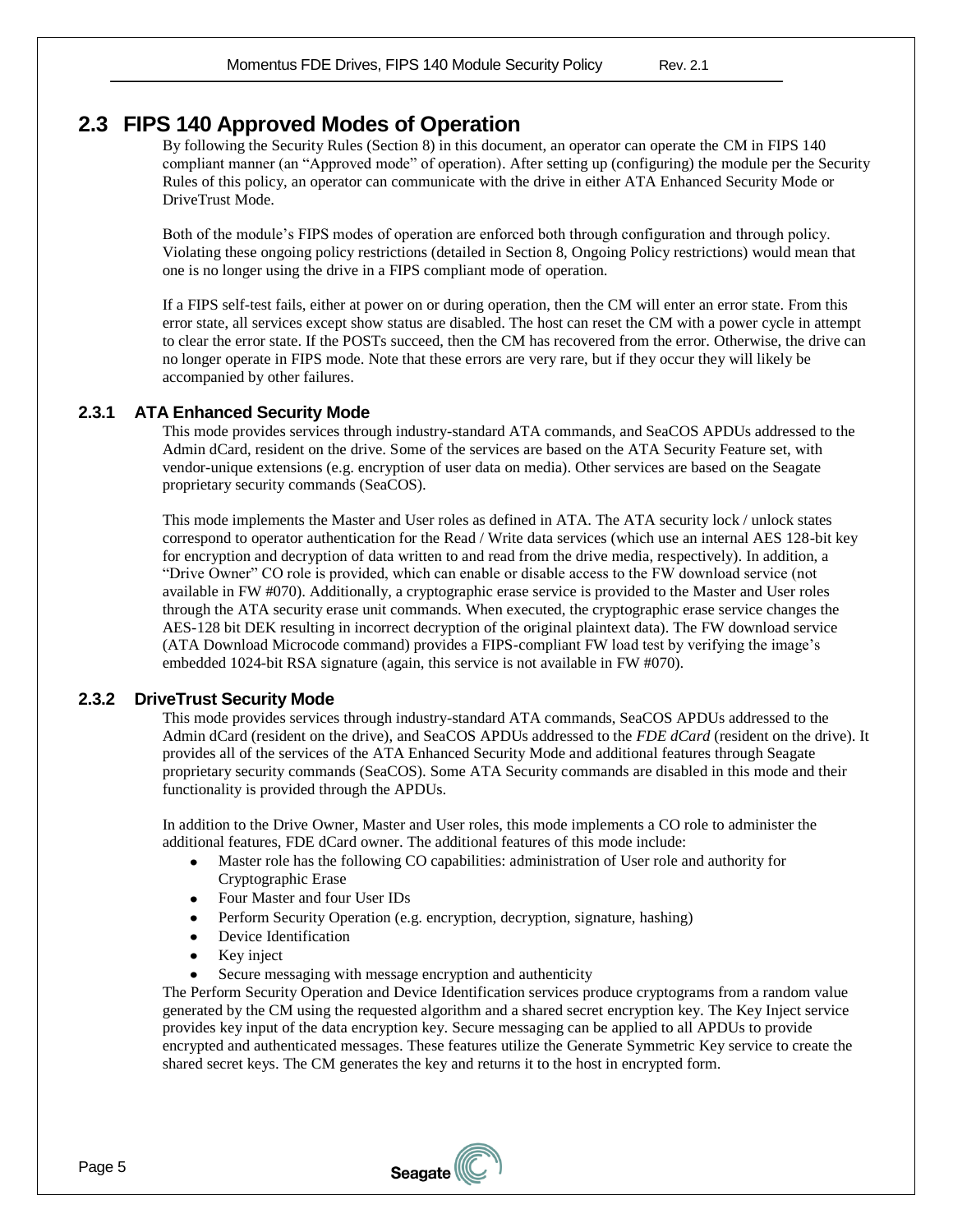# <span id="page-5-0"></span>**3 Identification and Authentication (I&A) Policy**

### <span id="page-5-1"></span>**3.1 Operator Roles**

Note: The following identifies the CO roles with a *general* description of the purposes. For further details of the services performed by each role in each FIPS mode, as well as services which do not require an operator role, see section [5.1](#page-8-1)

#### <span id="page-5-2"></span>**3.1.1 Crypto Officer Roles**

#### **3.1.1.1 Drive Owner**

This role has the ability to enable or disable the FW download service (not available in FW #070).

#### **3.1.1.2 FDE dCard Owner**

This role has the ability to enable or disable the Key Inject Service. This service allows the operator to optionally inject (electronically input) a data encryption key (DEK).

#### **3.1.1.3 Master(s)**

This role is used to enable/disable Master and User IDs with the Set PIN service. It is also used to erase data that has been written to the drive by zeroizing the DEK with the Cryptographic Erase service. In DriveTrust Security Mode there are up to 4 Master IDs. Note that in ATA Enhanced Security mode there is a single Master ID and it only provides a backup authentication to the User ID; it does not have access to administration services beyond those of the User role.

#### <span id="page-5-3"></span>**3.1.2 User Roles**

#### **3.1.2.1 User(s)**

This role can unlock (and also lock) the drive so that an operator can read and write data to the drive. When operating in the ATA Enhanced Security mode, this role can also call the Cryptographic Erase service. When operating in DriveTrust Security Mode, one can configure up to four separate users (User IDs).

#### <span id="page-5-4"></span>**3.1.3 Unauthenticated Role**

This role can perform Show Status services, Perform Security Operation, and Device Identification. If this operator has physical access to the drive, this role can also power cycle the drive as well as configure the jumper block to control the interface speed between the host and drive (a non-security relevant service).

### <span id="page-5-5"></span>**3.2 Authentication**

#### <span id="page-5-6"></span>**3.2.1 Authentication Types**

Some operator roles are role-based and others are identity-based. For example, the Drive Owner role uses rolebased authentication as there is only one ID and one PIN. In DriveTrust Security Mode, the CM has up to 4 Master and User operators. Each of these operators is assigned a unique ID to which a PIN is associated, thus this provides identity-based authentication.

For some services the authentication is performed in a separate associated service; e.g. Security Unlock is the authentication for subsequent User Data Read / Write service. If the User Data Read or Write service is attempted without prior authentication then the command will fail.

#### <span id="page-5-7"></span>**3.2.2 Authentication in ATA Enhanced Security Mode**

In ATA Enhanced Security Mode, Master and User operator authentication is provided through a PIN provided in the ATA Security command, as defined in Doc. Ref. [4.](#page-2-4) In the event of authentication failure, the ATA command will abort. A password attempt counter is implemented as specified in ATA, which when reached, blocks User service authentication (with command abort), until the module is reset (Unblock PIN service).

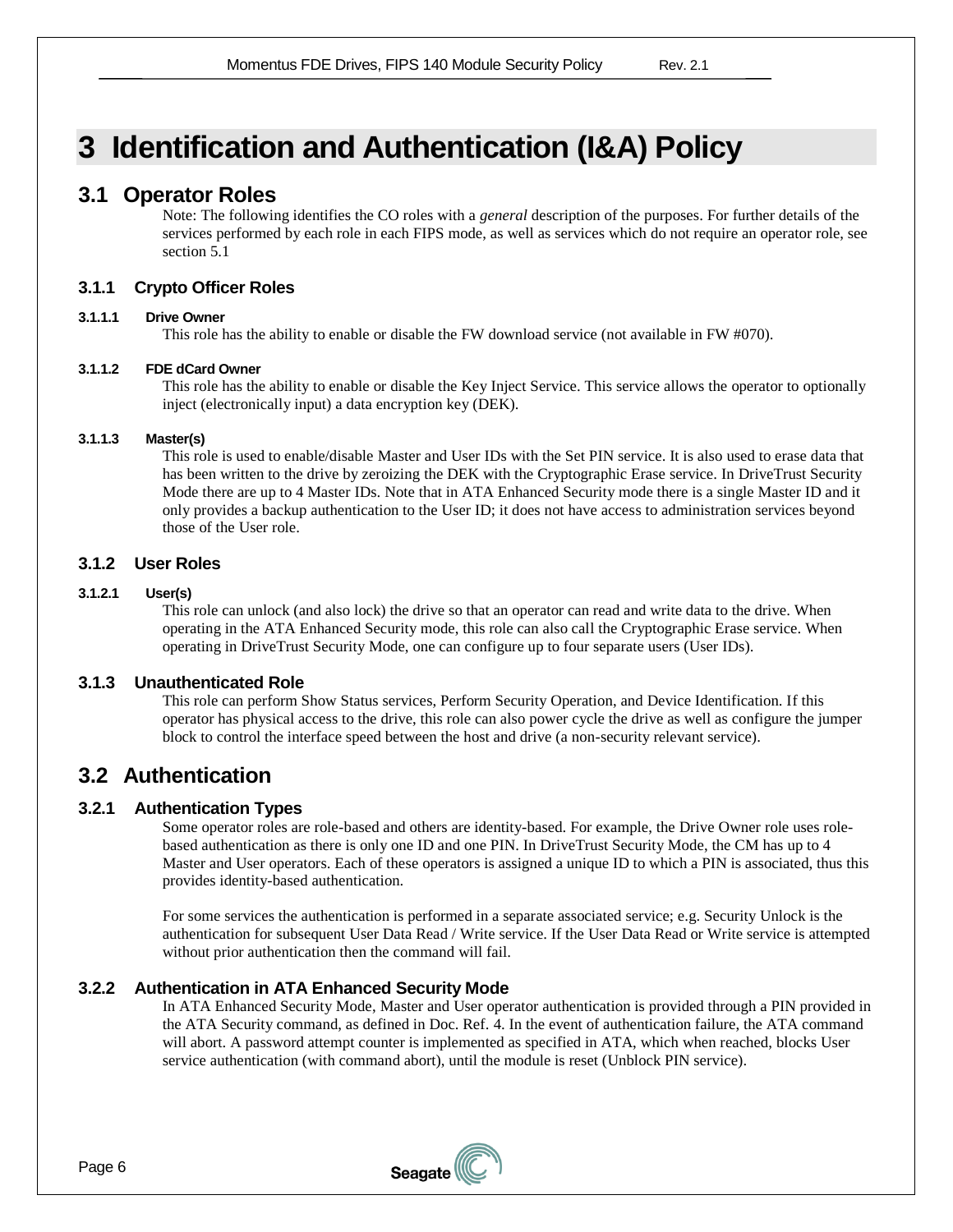Depending on a parameter of the Set PIN service for the User password, the Security Unlock service is extended to the Master role. If the Master Password Capability is set to High then either role can access that service, otherwise only the User role has access to those services.

Drive Owner authentication for the Enable/Disable FW Download service, is provided through the SeaCOS Verify PIN APDU.

#### <span id="page-6-0"></span>**3.2.3 Authentication in DriveTrust Security Mode**

In DriveTrust Security Mode, Drive Owner, FDE dCard Owner, Master, and User operator authentication is provided through a PIN provided in the Verify PIN APDU command, as defined in Doc. Ref. [6.](#page-2-6) In the event of authentication failure, the response message will indicate the failure. If the operator role does not have access to the subsequent service then the command will similarly fail. A password attempt counter is implemented, which when reached, blocks User service authentication (with corresponding response indication), until the module is reset (Unblock PIN service). Depending on a module setting (FDE dCard file EF-ATA-SECURITY-INTERFACE-ACCESS), the ATA Security Unlock command can also be used to authenticate as Master or User for the User Data Read / Write service.

For the DEK Key Input (Inject) service, the Card Owner authentication is provided through a Challenge-Response APDU sequence using an RSA key pair and a CM generated random value. The public key, "RSAVerify" is provided by the host to the CM during module setup.

Per the Security Rules of this Security Policy, to switch operator roles, the host application must clear a previous authentication using the Warm Reset APDU command. This command should be addressed to the applicable dCard. For services with indirect access control (authentication with a separate enable / unlock service) the host may choose to disable/lock services.

#### <span id="page-6-1"></span>**3.2.4 Authentication Mechanism, Data and Strength**

Operator authentication with PINs is implemented by hashing the operator input value and comparing to the stored hash of the assigned PIN. The PINs have a retry attribute that controls the number of unsuccessful attempts before the authentication is blocked. The various PINs have maximum lengths of 16 to 32 bytes. Per the policy security rules, the minimum PIN length is 4 bytes to meet FIPS 140 authentication strength requirements for a single random attempt; i.e.  $1/2^{32}$ , which is less than  $1/1,000,000$ . The PIN blocking feature limits the number of random attempts to  $\overline{5}$  (it "unblocks" with module reset) and the minimum time for a module reset is 4 seconds (15/min). Thus the probability of multiple random attempts to succeed is  $(5*15)/2^{32}$ . which is less than the FIPS requirement of 1/100,000.

#### <span id="page-6-2"></span>**3.2.5 Personalizing Authentication Data**

The initial value for some operator PINs is a manufactured value (mSID). This is a device-unique, 25-byte, public value. The value is printed on the drive label (identified as SID). The security rules (section [8\)](#page-19-0) for the CM require that the PIN values must be "personalized" to private values using the "Set PIN" service. In some cases the factory-installed data is an unknown random value that must be changed with the Set PIN service to enable the operator.

For DriveTrust Security Mode, if the host intends to use the DEK Key Inject service then the module must also be configured with the public key (RSAVerify) that will be used for FDE dCard Card Owner authentication. The access control for setting this value is the FDE dCard Owner PIN.

### <span id="page-6-3"></span>**3.3 Setup of Keys (DT mode)**

For DriveTrust Security Mode, CM setup includes generating encryption keys for various services (DEK Key Inject and Secure Messaging). These keys will be shared secrets between the host and the CM, which are used to encrypt/decrypt data in the message payloads. The Generate Symmetric Key service is used to create the values in the CM. The access control for this service is dependent on the key being generated. They key values are returned to the host in encrypted form, using the previous key value. See Doc. Ref. [6](#page-2-6) for details. For Secure Messaging a message authentication code is generated and attached to the messages. This HMAC is generated using a hash key which is similarly generated by the CM, using the Generate Symmetric Key service, at module setup.

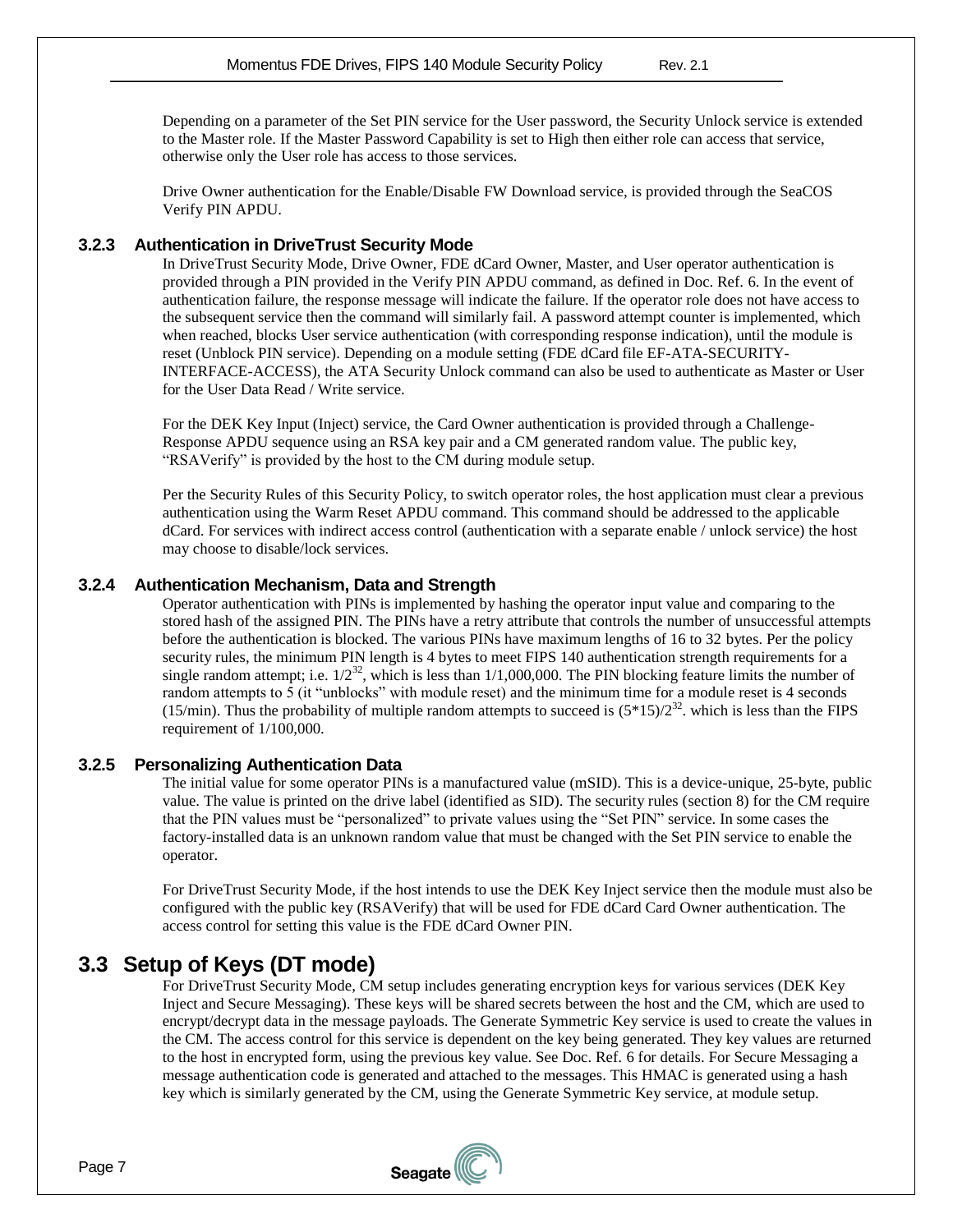# <span id="page-7-0"></span>**3.4 Effects of SATA COMRESET and ATA SSP**

In compliance with the SATA standard, the CM supports a communications reset from the host application, COMRESET. This signal over the SATA interface *does not* trigger the Reset Module service or clear a FIPS selftest error state. The drives also support the related ATA Software Settings Preservation (SSP) feature set, though this feature can be disabled by the host application. If SSP is *disabled,* then a COMRESET will clear authentication of the User Data Read / Write service (i.e. the service / data will be locked), and if Services were disabled (Disable Services) then they will be enabled.

# <span id="page-7-1"></span>**4 Secure Messaging**

In DriveTrust Security mode, services can be provided with a FIPS-compliant Message Authentication (HMAC) to establish message integrity. In addition to the HMAC in the message, the message payload is encrypted using shared secret keys. The CM implements this feature in adherence to the SmartCard Messaging Protocol described in Doc. Ref. [10.](#page-2-7) This capability is available for APDUs (not ATA commands). This capability is requested by the host via a field (CLA) in the command APDU header. The hash algorithm type (e.g. HMAC) and reference to the hash key used to generate the MAC are also indicated by fields in the command APDU.

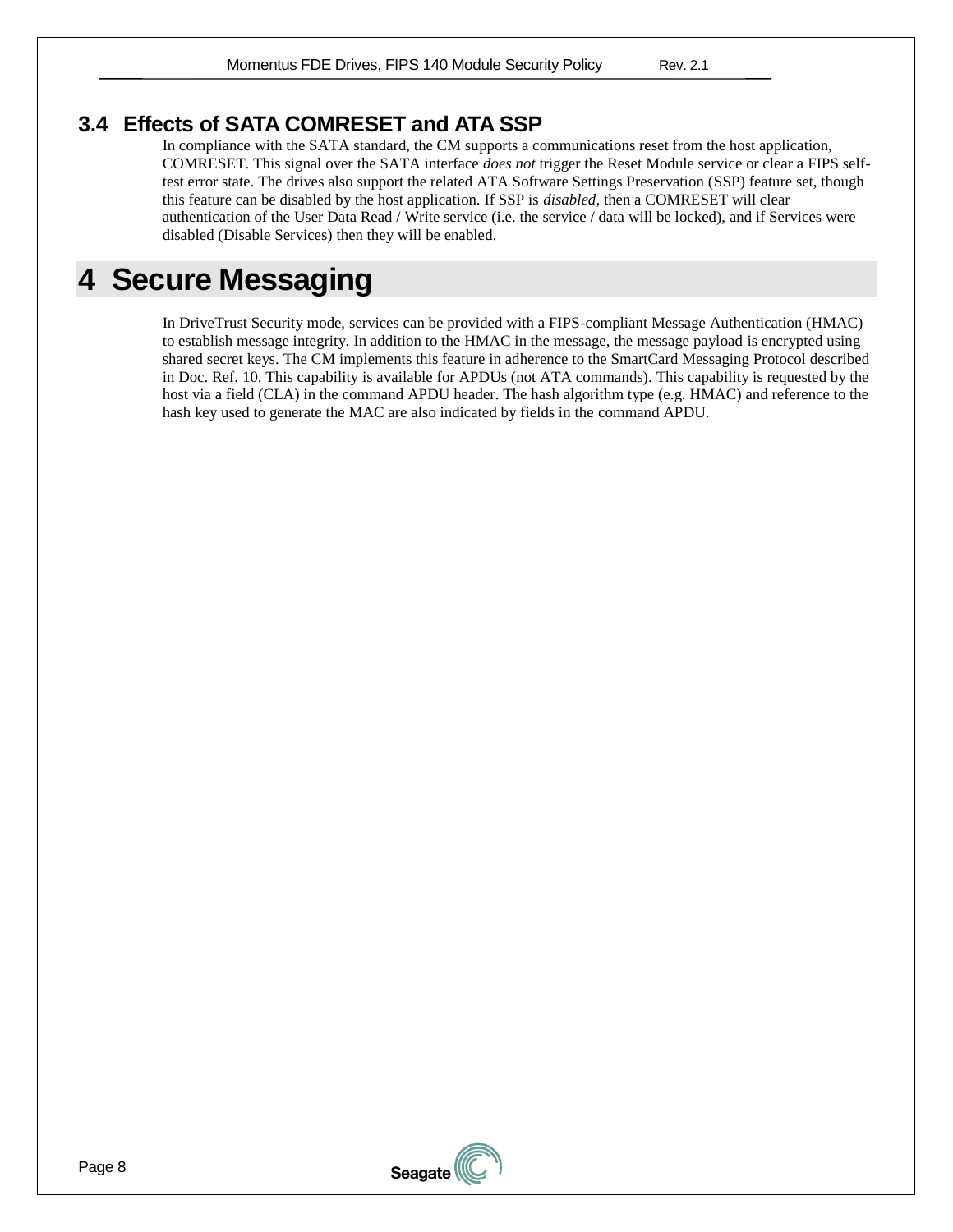# <span id="page-8-0"></span>**5 Access Control Policy**

# <span id="page-8-1"></span>**5.1 Services**

The following tables represent the FIPS 140 services in terms of the Approved Security Functions and operator access control. Note the following:

- Personalization of PINs and keys as required by the Security Rules and described in the I&A Policy  $\bullet$ section are not described here. Use of the services described below is only compliant if the module is in the noted Approved mode.
- Underlying security functions used by higher level algorithms are not represented (e.g. hashing as part of  $\bullet$ asymmetric key)
- See the technical specification references for the low-level input and output details.  $\bullet$
- Unauthenticated services (e.g. Show Status, Reset, Device Identification) do not provide access to  $\bullet$ private keys or CSPs.
- \* Some services have indirect access control provided through enable / disable or lock / unlock services used by an authenticated operator; e.g. User data read / write.
- If the Operator value contains "opt" then the access is dependent on the module setup (see [3.2.2\)](#page-5-7).

|                                 | Table 1 - FIPS 140 Services - ATA Enhanced Security Mode                                                                                                                                           |                                                 |                                     |                                                                                                |  |  |  |  |  |  |  |
|---------------------------------|----------------------------------------------------------------------------------------------------------------------------------------------------------------------------------------------------|-------------------------------------------------|-------------------------------------|------------------------------------------------------------------------------------------------|--|--|--|--|--|--|--|
| <b>Service Name</b>             | Description                                                                                                                                                                                        | <b>Operator Access</b><br>Control               | Security<br>Function                | ATA Command(s),<br>other events                                                                |  |  |  |  |  |  |  |
| <b>Set PIN</b>                  | Change operator<br>authentication data.                                                                                                                                                            | All (* Security<br>Unlocked for<br>Master/User) | Hashing,<br>Symmetric<br>Key        | <b>SECURITY SET</b><br>PASSWORD, Change<br>PIN APDU on Admin<br>dCard (for Drive<br>Owner PIN) |  |  |  |  |  |  |  |
| <b>Unblock PIN</b>              | Reset password attempt<br>counter.                                                                                                                                                                 | None                                            | None                                | <b>POR</b>                                                                                     |  |  |  |  |  |  |  |
| Enable / Disable FW<br>Download | Enable / Disable FW<br>Download Service                                                                                                                                                            | Drive Owner                                     | None                                | <b>Update Binary Device</b><br>File APDU on Admin:<br>/dev/EF-<br>DOWNLOAD-<br>MICROCODE bit 0 |  |  |  |  |  |  |  |
| Firmware Download               | Load complete firmware<br>image. If the self-test of the<br>code load passes then the<br>device is reset and will run<br>with the new code.<br>Note: Service not available on<br>some FW versions. | None (* FW<br>Download<br>enabled)              | Asymmetric<br>Key                   | <b>DOWNLOAD</b><br><b>MICROCODE</b>                                                            |  |  |  |  |  |  |  |
| <b>Unlock User Data</b>         | Enable User Data Read /<br>Write and Set PIN services.<br>Note: POR or COMRESET<br>(SSP disabled) disables<br>(locks) the User Data service.                                                       | User (opt. Master)                              | Symmetric<br>Key (to<br>unwrap DEK) | <b>SECURITY</b><br>UNLOCK,                                                                     |  |  |  |  |  |  |  |

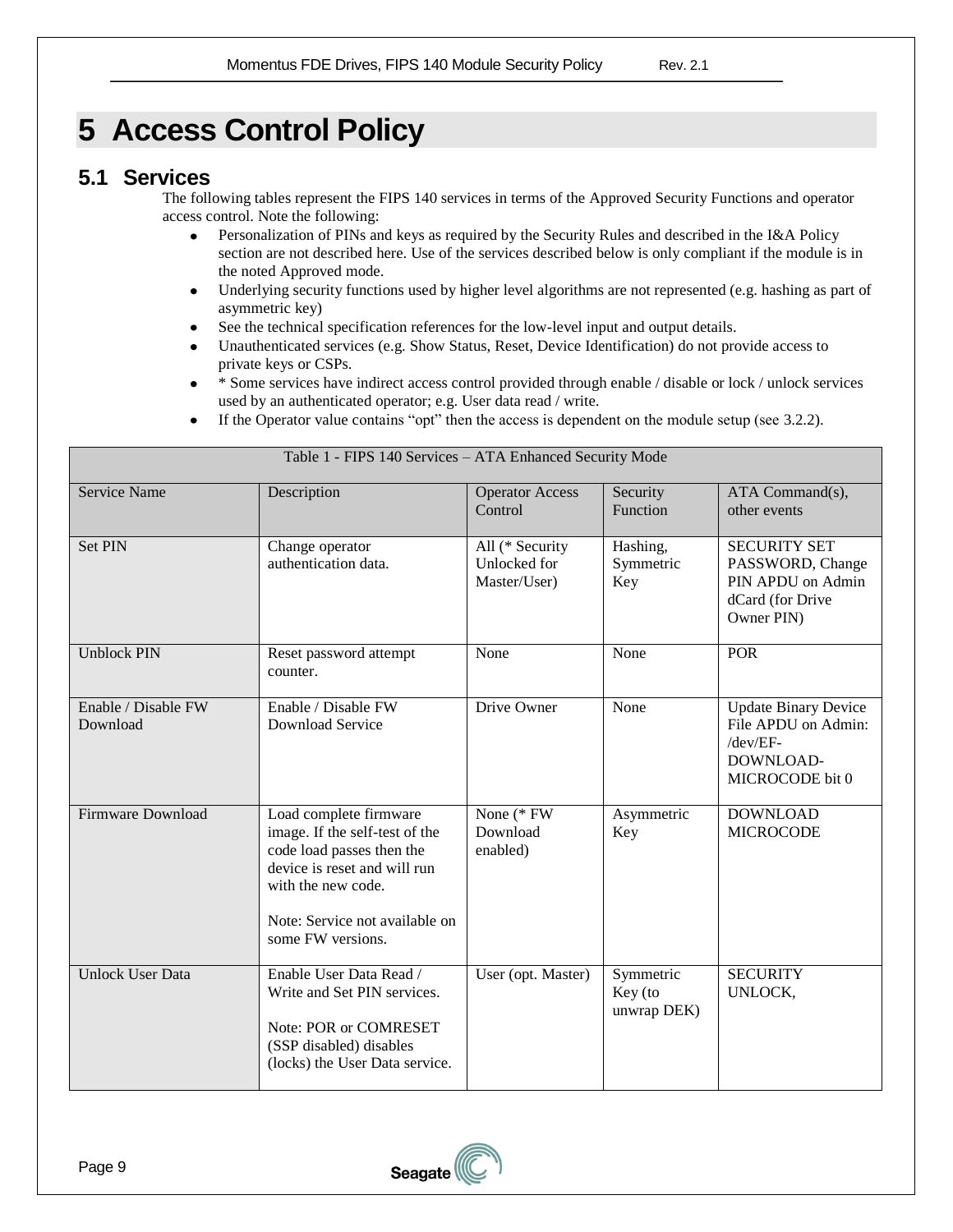| Table 1 - FIPS 140 Services - ATA Enhanced Security Mode |                                                                                                                                       |                                                |                                   |                                                                                                                               |  |  |  |  |  |  |
|----------------------------------------------------------|---------------------------------------------------------------------------------------------------------------------------------------|------------------------------------------------|-----------------------------------|-------------------------------------------------------------------------------------------------------------------------------|--|--|--|--|--|--|
| <b>Service Name</b>                                      | Description                                                                                                                           | <b>Operator Access</b><br>Control              | Security<br>Function              | ATA Command(s),<br>other events                                                                                               |  |  |  |  |  |  |
| User Data Read / Write                                   | Encryption / decryption of<br>user data.                                                                                              | None (* Security<br>Unlocked)                  | Symmetric<br>Key                  | ATA Read / Write<br>Commands                                                                                                  |  |  |  |  |  |  |
| Cryptographic Erase                                      | Erase user data through<br>cryptographic means: by<br>zeroizing the encryption key<br>and the User PIN.<br>Note: FIPS mode is exited. | Master, User                                   | <b>RNG</b>                        | <b>SECURITY ERASE</b><br>PREPARE +<br><b>SECURITY ERASE</b><br><b>UNIT</b>                                                    |  |  |  |  |  |  |
| <b>Show Status</b>                                       | Reports if ATA Enhanced<br>Security mode is operational.<br>Operational: ID word/bit $85 =$<br>1 and dCard Status = $0x0020$ .        | None                                           | None                              | <b>IDENTIFY DEVICE</b><br>word / bits $85/1 +$<br>Read Record (6)<br>APDU on Admin<br>dCard file EF-CARD-<br>STATUS bytes 2-3 |  |  |  |  |  |  |
| <b>Reset Module</b>                                      | Runs POSTs and zeroizes key<br>& CSP RAM storage.                                                                                     | None                                           | None                              | Power cycle                                                                                                                   |  |  |  |  |  |  |
| <b>Disable Services</b>                                  | Disables ATA Security<br>commands until Reset                                                                                         | None                                           | None                              | <b>SECURITY FREEZE</b><br><b>LOCK</b>                                                                                         |  |  |  |  |  |  |
| <b>Exit ATA Enhanced</b><br><b>Security Mode</b>         | Exit FIPS Mode and zeroize<br>User PIN.                                                                                               | User (opt. Master)<br>(* Security<br>Unlocked) | RNG, Hashing,<br>Symmetric<br>Key | <b>SECURITY</b><br><b>DISABLE</b><br>PASSWORD,<br><b>SECURITY ERASE</b><br>PREPARE +<br><b>SECURITY ERASE</b><br><b>UNIT</b>  |  |  |  |  |  |  |

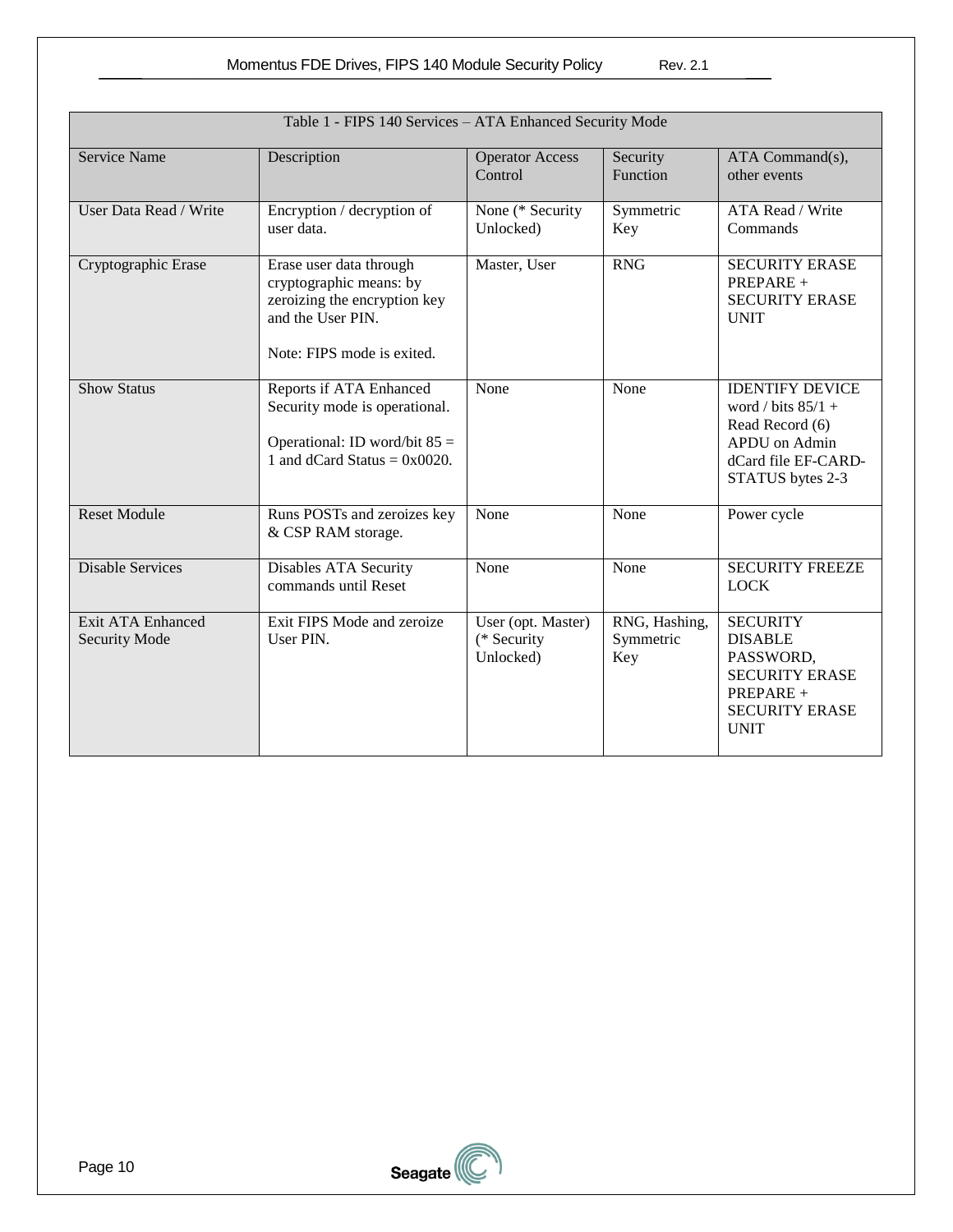|                                 | Table 2 - FIPS 140 Services - DriveTrust Security Mode                                                                                                                                             |                                                                              |                                     |                                                                                                                    |
|---------------------------------|----------------------------------------------------------------------------------------------------------------------------------------------------------------------------------------------------|------------------------------------------------------------------------------|-------------------------------------|--------------------------------------------------------------------------------------------------------------------|
| <b>Service Name</b>             | Description                                                                                                                                                                                        | <b>Operator Access</b><br>Control                                            | Security<br>Function                | Command(s) $/$<br>dCard dev file                                                                                   |
| Set PIN                         | Change operator<br>authentication data.                                                                                                                                                            | All<br>Note: Any Master<br>can set the PIN for<br>any Master or<br>User.     | Hashing,<br>Symmetric<br>Key        | Change PIN APDU<br>to appropriate<br>dCard                                                                         |
| <b>Unblock PIN</b>              | Reset password attempt<br>counter.                                                                                                                                                                 | All<br>Note: Any Master<br>can Unblock the<br>PIN for any<br>Master or User. | None                                | POR,<br><b>Unblock PIN</b><br>APDU on<br>associated dCard                                                          |
| Enable / Disable FW<br>Download | Enable / Disable FW<br>Download Service                                                                                                                                                            | Drive Owner                                                                  | None                                | <b>Update Binary</b><br>Device File APDU<br>on Admin:<br>/dev/EF-<br>DOWNLOAD-<br>MICROCODE bit<br>$\overline{0}$  |
| Firmware Download               | Load complete firmware<br>image. If the self-test of the<br>code load passes then the<br>device is reset and will run<br>with the new code.<br>Note: Service not available on<br>some FW versions. | None (* FW<br>Download<br>enabled)                                           | Asymmetric<br>Key                   | <b>ATA</b><br><b>DOWNLOAD</b><br><b>MICROCODE</b>                                                                  |
| Lock / Unlock User Data         | Enable / Disable User Data<br>Read / Write service.<br>Note: POR or COMRESET<br>(SSP disabled) disables<br>(locks) the User Data service.                                                          | Any Master or<br>Any User                                                    | Symmetric<br>Key (to<br>unwrap DEK) | <b>ATA SECURITY</b><br>UNLOCK,<br><b>Update Binary</b><br>Device File APDU<br>on FDE: /dev/EF-<br><b>USER-LOCK</b> |
| User Data Read / Write          | Encryption / decryption of<br>user data.                                                                                                                                                           | None (* Security<br>Unlocked)                                                | Symmetric<br>Key                    | <b>ATA Read / Write</b><br>Commands                                                                                |
| Cryptographic Erase             | Erase user data by<br>cryptographic means:<br>changing the encryption key<br>and PINs.<br>Note: FIPS mode is exited.                                                                               | Master                                                                       | RNG,<br>Symmetric<br>Key            | <b>Update Binary</b><br>Device File APDU<br>on FDE: /dev/EF-<br><b>SECURE-ERASE</b>                                |

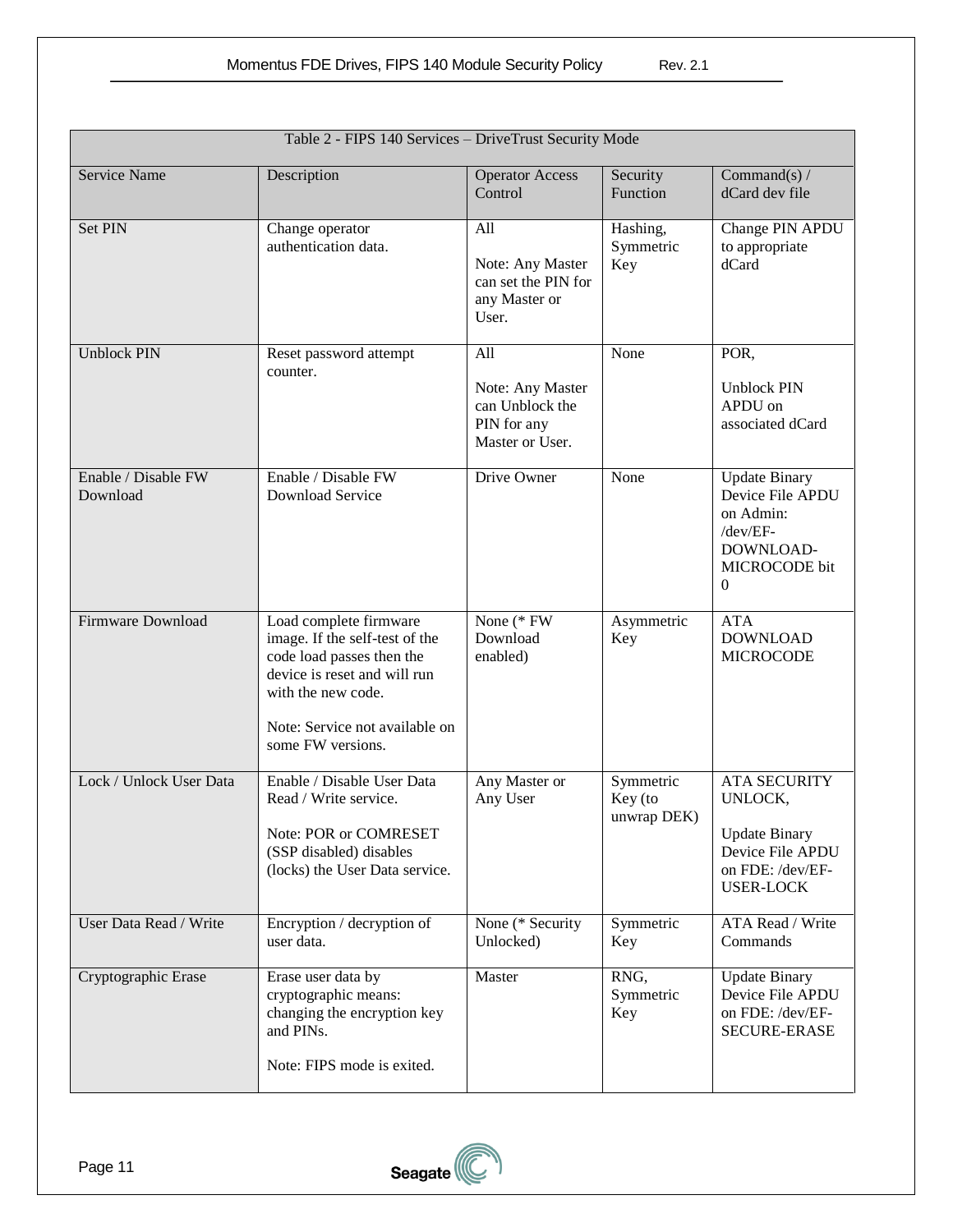|                               | Table 2 - FIPS 140 Services - DriveTrust Security Mode                                                                                     |                                                                                 |                                                  |                                                                                                                    |
|-------------------------------|--------------------------------------------------------------------------------------------------------------------------------------------|---------------------------------------------------------------------------------|--------------------------------------------------|--------------------------------------------------------------------------------------------------------------------|
| Service Name                  | Description                                                                                                                                | <b>Operator Access</b><br>Control                                               | Security<br>Function                             | Command(s) $/$<br>dCard dev file                                                                                   |
| Generate Symmetric Key        | Generates, stores and returns a<br>(3DES encrypted) key e.g., to<br>personalize exchange key<br>(3DES-EXCHANGE).                           | Depends on ACL<br>for specified key                                             | RNG,<br>Symmetric<br>Key                         | Get Challenge +<br>Generate<br>Symmetric Key<br><b>APDU</b>                                                        |
| Perform Security<br>Operation | Performs selected<br>cryptographic function (DES,<br>TDES, RSA SHA-1, RSA) on<br>provided data.                                            | Depends on ACL<br>for specified key                                             | Symmetric<br>Key,<br>Asymmetric<br>Key, Hashing, | Perform Security<br><b>Operation APDU</b>                                                                          |
| Device Identification         | CM cryptographically<br>identifies to host using<br>encryption of random<br>challenge with specified key.                                  | Depends on ACL<br>for specified key                                             | Symmetric<br>Key,<br>Asymmetric<br>Key           | Internal<br>Authenticate<br><b>APDU</b>                                                                            |
| <b>Show Status</b>            | Reports if DriveTrust mode is<br>operational (i.e. FDE dCard<br>exists).<br>Operational $!=$ 0x0020.                                       | None                                                                            | None                                             | Read Record (6)<br>APDU on Admin<br>dCard file EF-<br>CARD-STATUS,<br>Bytes 2-3                                    |
| DEK Key Inject                | Key Management: Electronic<br>input of (encrypted) data<br>encryption key to CM.<br>Note: PINs are reset and<br>DriveTrust mode is exited. | Master/User or<br>Drive Owner +<br>Card Owner (with<br>RSAVerify<br>credential) | Symmetric<br>Key                                 | <b>Update Binary</b><br>Device File APDU<br>on FDE: /dev/EF-<br><b>ENCRYPTION-</b><br><b>KEY</b>                   |
| <b>Reset Module</b>           | Runs POSTs and zeroizes<br>keys & CSPs RAM storage.                                                                                        | None                                                                            | None                                             | Power cycle                                                                                                        |
| <b>Disable Services</b>       | Disables ATA Security<br>commands and DriveTrust<br><b>APDUs until Reset</b>                                                               | Master or User                                                                  | None                                             | <b>ATA SECURITY</b><br>FREEZE LOCK,<br><b>Update Binary</b><br>Device File APDU<br>on FDE: /dev/EF-<br>FREEZE-LOCK |
| <b>Secure Messaging</b>       | Message Authentication and<br><b>Encryption for APDUs</b>                                                                                  | Depends on ACL<br>for specified key.                                            | HMAC,<br>Symmetric<br>Key                        | Any APDU                                                                                                           |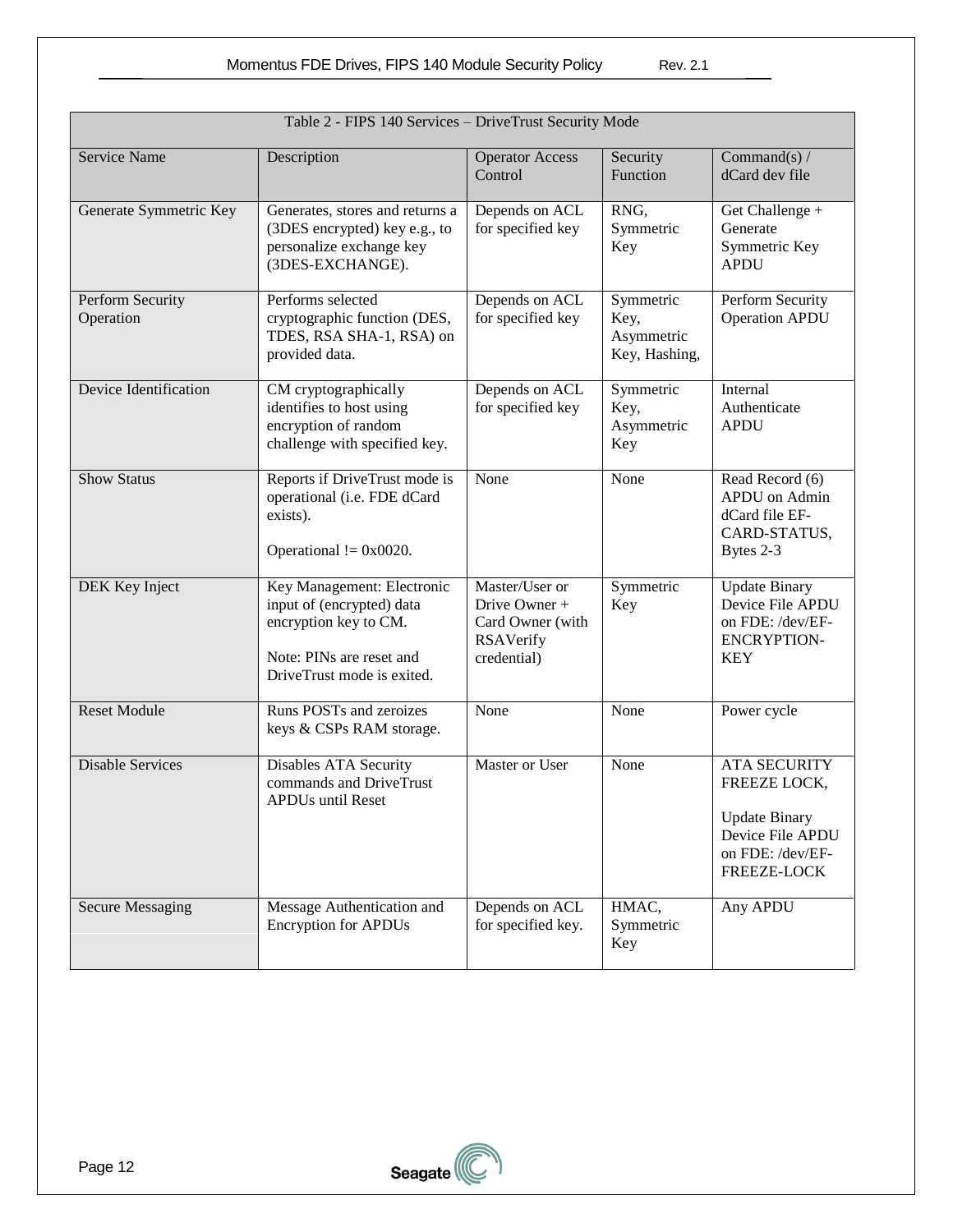Momentus FDE Drives, FIPS 140 Module Security Policy Rev. 2.1

# **5.2 Cryptographic Keys and CSPs**

The following table defines the keys / CSPs and the operators / services which use them. It also describes the lifecycle of these data items in terms of generation, input / output, storage and zeroization. Note the following:

- Lifecycle Initial Value represents the value after the required Security Rules for module setup have been completed.  $\bullet$
- The use of PIN CSPs for authentication is implied by the operator access control.  $\bullet$
- The Set PIN service is represented in this table even though generally it is only used at module setup.
- All non-volatile storage of keys and CSPs is in the system area of the drive media to which there is no logical or physical access from outside of the module.  $\bullet$
- Non-critical security parameters are not represented in this table.
- Read access of private values are internal only to the CM.
- There is no security-relevant audit feature.  $\bullet$

<span id="page-12-0"></span>

|                                        | Table 3 - Key Management  |       |                    |                                                               |                              |                             |                                |                                                           |                           |                                                                               |                                                            |                        |  |
|----------------------------------------|---------------------------|-------|--------------------|---------------------------------------------------------------|------------------------------|-----------------------------|--------------------------------|-----------------------------------------------------------|---------------------------|-------------------------------------------------------------------------------|------------------------------------------------------------|------------------------|--|
|                                        |                           |       | <b>Description</b> | <b>Type (Pub</b><br>/ Priv, key<br>/ CSP (e.g.<br>PIN)), size |                              | <b>Services Used In</b>     | <b>Access</b><br>(R,W,X,<br>Z) | Lifecycle (starting after Module Setup)                   |                           |                                                                               |                                                            |                        |  |
| Name                                   | Mode (ATA /<br>DT / Both) | dCard |                    |                                                               | Operator<br>Role             |                             |                                | <b>Initial Value /</b><br><b>Method (after</b><br>Setup)  | <b>Storage</b>            | <b>Storage Form</b><br>(Plaintext /<br>Encrypted /<br>Logically<br>Protected) | Entry / Output                                             | Zeroization            |  |
|                                        | Both                      | Admin | Auth. data         | Private,<br><b>PIN, 25</b><br>chars                           | <b>Drive</b><br>Owner        | Set PIN                     | W                              | Default value /<br>Electronic<br>Input at<br>Module Setup |                           |                                                                               |                                                            |                        |  |
| SID (Secure<br>ID), aka Drive<br>Owner |                           |       |                    |                                                               | Master /<br>User             | Cryptographic<br>Erase      | Z                              |                                                           | Media<br>(System<br>Area) | SHA Digest                                                                    | Entry:<br>Electronic<br>Input from<br>Host<br>Output: none | Cryptographic<br>Erase |  |
|                                        |                           |       |                    |                                                               | <b>FDE</b><br>dCard<br>Owner | DEK Key Inject<br>(DT only) | Z                              |                                                           |                           |                                                                               |                                                            |                        |  |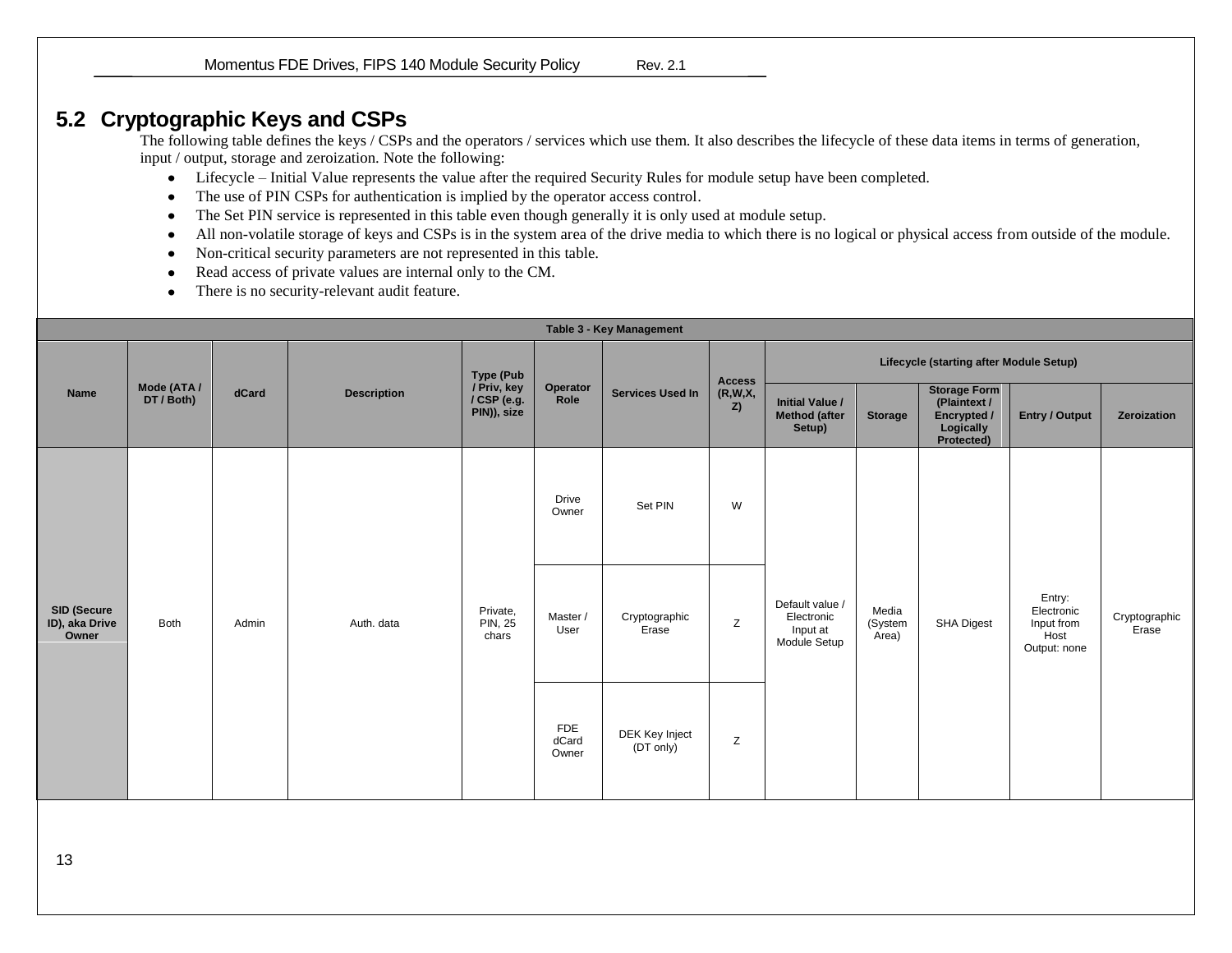|                                       | Momentus FDE Drives, FIPS 140 Module Security Policy<br>Rev. 2.1 |            |                     |                                                               |                                |                                             |                                            |                                                           |                           |                                                                               |                                                            |                        |  |
|---------------------------------------|------------------------------------------------------------------|------------|---------------------|---------------------------------------------------------------|--------------------------------|---------------------------------------------|--------------------------------------------|-----------------------------------------------------------|---------------------------|-------------------------------------------------------------------------------|------------------------------------------------------------|------------------------|--|
|                                       |                                                                  |            |                     |                                                               |                                | Table 3 - Key Management                    |                                            |                                                           |                           |                                                                               |                                                            |                        |  |
|                                       |                                                                  |            |                     | <b>Type (Pub</b><br>/ Priv, key<br>/ CSP (e.g.<br>PIN)), size |                                | Operator<br><b>Services Used In</b><br>Role | <b>Access</b>                              | Lifecycle (starting after Module Setup)                   |                           |                                                                               |                                                            |                        |  |
| Name                                  | Mode (ATA /<br>DT / Both)                                        | dCard      | <b>Description</b>  |                                                               |                                |                                             | (R,W,X,<br>Z)                              | <b>Initial Value /</b><br><b>Method (after</b><br>Setup)  | <b>Storage</b>            | <b>Storage Form</b><br>(Plaintext /<br>Encrypted /<br>Logically<br>Protected) | <b>Entry / Output</b>                                      | Zeroization            |  |
| Master, User                          | <b>ATA</b>                                                       | None       | Auth. Data          | Private,<br><b>PIN, 32</b><br>bytes                           | None<br>subject to<br>unlocked | Set PIN                                     | W                                          | Default value /<br>Electronic<br>Input at<br>Module Setup | Media<br>(System          | <b>SHA Digest</b>                                                             | Entry:<br>Electronic<br>Input from                         | Cryptographic          |  |
| <b>Passwords</b>                      |                                                                  |            |                     |                                                               | Master,<br>User                | Cryptographic<br>Erase                      | Z                                          |                                                           | Area)                     |                                                                               | Host<br>Output: none                                       | Erase                  |  |
| Master, User                          | <b>ATA</b>                                                       |            | Private,            | Master,<br>User                                               | Cryptographic<br>Erase         | Z                                           | Set during<br>manufacturing,<br><b>RNG</b> | Media<br>(System                                          | Plaintext                 |                                                                               | Cryptographic                                              |                        |  |
| <b>DEKs</b>                           |                                                                  | None       | DEK mixed with PINs | AES Key,<br>128 bits                                          | User /<br>Master               | <b>Security Unlock</b>                      | X                                          | generated<br>upon<br>Cryptographic<br>Erase               | Area)                     |                                                                               | None                                                       | Erase                  |  |
| <b>FDE dCard</b><br>Owner<br>Password | DT                                                               | <b>FDE</b> | Auth. Data          | Private,<br><b>PIN, 16</b><br>bytes                           | <b>FDE</b><br>dCard<br>Owner   | Set PIN                                     | W                                          | Electronic<br>Input at<br>Module Setup                    | Media<br>(System<br>Area) | SHA Digest                                                                    | Entry:<br>Electronic<br>Input from<br>Host<br>Output: none | Cryptographic<br>Erase |  |

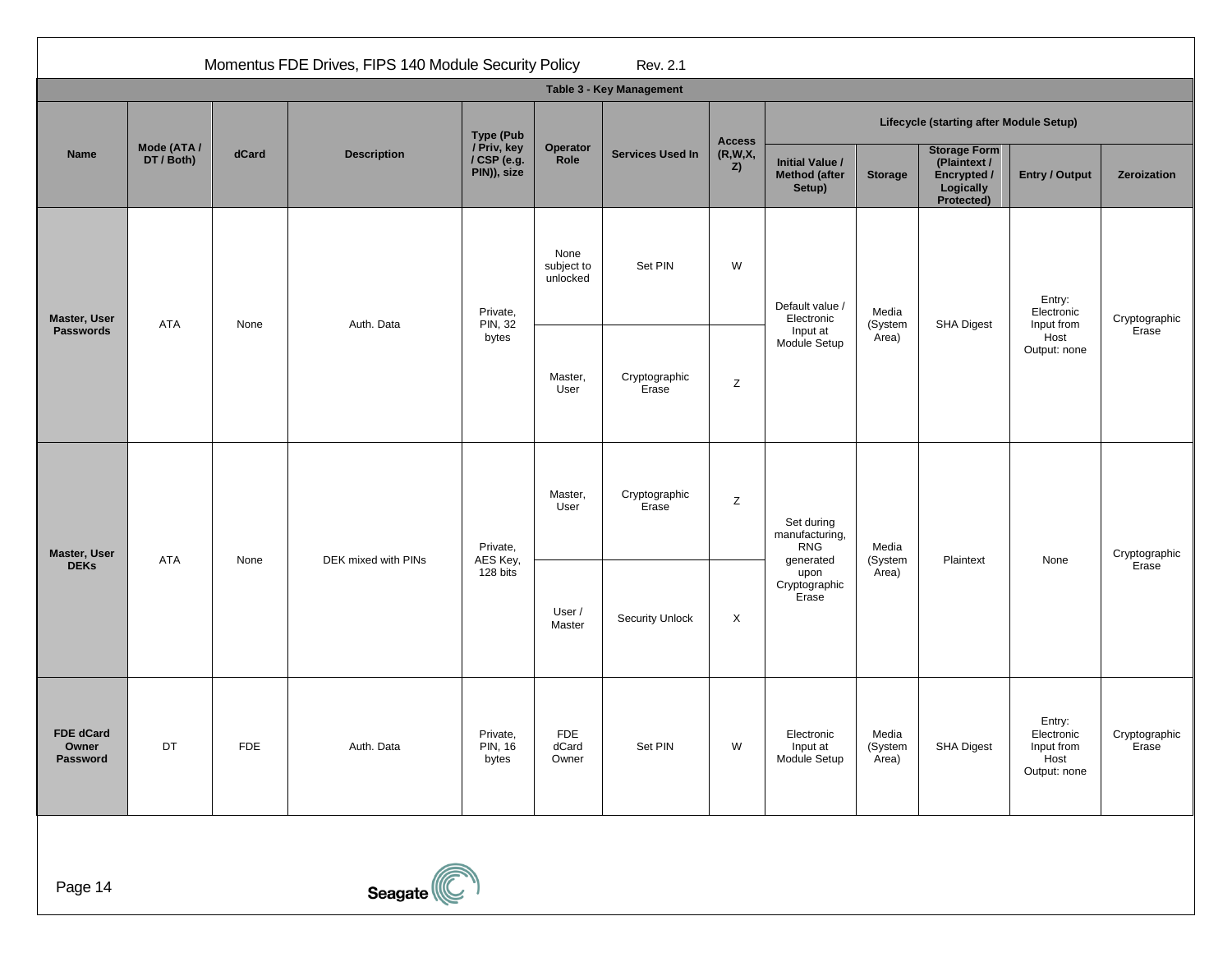|                                         | Momentus FDE Drives, FIPS 140 Module Security Policy<br>Rev. 2.1 |                     |                                  |                                                                     |                              |                          |                                                                                           |                                                           |                           |                                                                                                                    |                                            |                        |  |
|-----------------------------------------|------------------------------------------------------------------|---------------------|----------------------------------|---------------------------------------------------------------------|------------------------------|--------------------------|-------------------------------------------------------------------------------------------|-----------------------------------------------------------|---------------------------|--------------------------------------------------------------------------------------------------------------------|--------------------------------------------|------------------------|--|
|                                         |                                                                  |                     |                                  |                                                                     |                              | Table 3 - Key Management |                                                                                           |                                                           |                           |                                                                                                                    |                                            |                        |  |
|                                         |                                                                  |                     |                                  | <b>Type (Pub</b>                                                    |                              |                          | <b>Access</b>                                                                             | Lifecycle (starting after Module Setup)                   |                           |                                                                                                                    |                                            |                        |  |
| <b>Name</b>                             | Mode (ATA /<br>DT / Both)                                        | dCard               | <b>Description</b>               | / Priv, key<br>/ CSP (e.g.<br>PIN)), size                           | Operator<br>Role             | <b>Services Used In</b>  | (R,W,X,<br>Z)                                                                             | <b>Initial Value /</b><br><b>Method</b> (after<br>Setup)  | <b>Storage</b>            | <b>Storage Form</b><br>(Plaintext /<br>Encrypted /<br>Logically<br>Protected)                                      | <b>Entry / Output</b>                      | Zeroization            |  |
|                                         |                                                                  |                     |                                  |                                                                     | Master                       | Set PIN                  | W                                                                                         |                                                           |                           |                                                                                                                    | Entry:                                     |                        |  |
| Master <sub>0-3</sub>                   | DT                                                               | <b>FDE</b>          | Auth. Data                       | Private,<br>PIN, 32                                                 | Master                       | Cryptographic<br>Erase   | Z                                                                                         | Default value /<br>Electronic                             | Media<br>(System          | SHA Digest                                                                                                         | Electronic<br>Input from                   | Cryptographic          |  |
| <b>Passwords</b>                        |                                                                  |                     |                                  | bytes                                                               | <b>FDE</b><br>dCard<br>Owner | DEK Key Inject           | Z                                                                                         | Input at<br>Module Setup                                  | Area)                     |                                                                                                                    | Host<br>Output: none                       | Erase                  |  |
|                                         |                                                                  |                     |                                  |                                                                     | Master,<br>User              | Set PIN                  | W                                                                                         |                                                           |                           |                                                                                                                    | Entry:<br>Electronic<br>Input from<br>Host | Cryptographic<br>Erase |  |
| User <sub>0-3</sub><br><b>Passwords</b> | DT                                                               | <b>FDE</b>          | Auth. Data                       | Private,<br><b>PIN, 32</b><br>bytes                                 | Master                       | Cryptographic<br>Erase   | Z                                                                                         | Default value /<br>Electronic<br>Input at<br>Module Setup | Media<br>(System<br>Area) | SHA Digest                                                                                                         |                                            |                        |  |
|                                         |                                                                  |                     |                                  |                                                                     | <b>FDE</b><br>dCard<br>Owner | DEK Key Inject           | Z                                                                                         |                                                           |                           |                                                                                                                    | Output: none                               |                        |  |
|                                         | DT<br><b>FDE</b>                                                 |                     |                                  | Master/Us<br>er or Drive<br>Onwer +<br><b>FDE</b><br>dCard<br>Owner | DEK Key Inject               | W                        |                                                                                           |                                                           |                           | Electronic<br>Encrypted Key<br>Input through<br>Write Binary of<br>EF-<br><b>ENCRYPTION</b><br>-KEY device<br>file | Cryptographic<br>Erase                     |                        |  |
| Master0-3,<br>User0-3 DEKs              |                                                                  | DEK mixed with PINs | Private,<br>AES Key,<br>128 bits | Master                                                              | Cryptographic<br>Erase       | Z                        | Set during<br>manufacturing,<br><b>RNG</b><br>generated<br>upon<br>Cryptographic<br>Erase | Media<br>(System<br>Area)                                 | Plaintext                 |                                                                                                                    |                                            |                        |  |
|                                         |                                                                  |                     |                                  |                                                                     | Master,<br>User              | <b>Security Unlock</b>   | $\mathsf{R}$                                                                              |                                                           |                           |                                                                                                                    |                                            |                        |  |
| Page 15                                 |                                                                  |                     | Seagate                          |                                                                     |                              |                          |                                                                                           |                                                           |                           |                                                                                                                    |                                            |                        |  |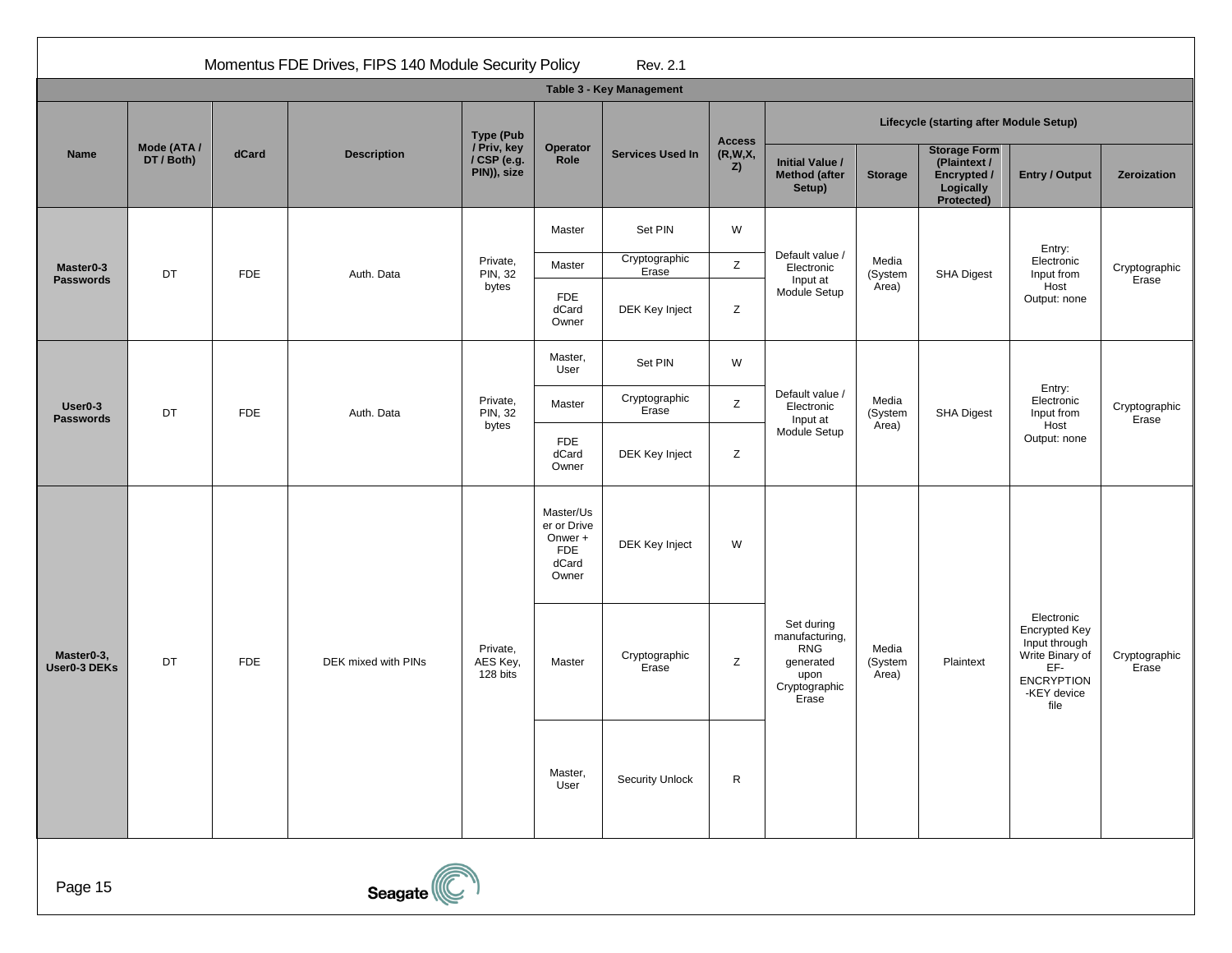|                           | Momentus FDE Drives, FIPS 140 Module Security Policy<br>Rev. 2.1 |            |                                            |                                                               |                                                                            |                                                                                            |               |                                                          |                           |                                                                               |                                                |               |  |
|---------------------------|------------------------------------------------------------------|------------|--------------------------------------------|---------------------------------------------------------------|----------------------------------------------------------------------------|--------------------------------------------------------------------------------------------|---------------|----------------------------------------------------------|---------------------------|-------------------------------------------------------------------------------|------------------------------------------------|---------------|--|
|                           | Table 3 - Key Management                                         |            |                                            |                                                               |                                                                            |                                                                                            |               |                                                          |                           |                                                                               |                                                |               |  |
|                           |                                                                  |            | <b>Description</b>                         | <b>Type (Pub</b><br>/ Priv, key<br>/ CSP (e.g.<br>PIN)), size | Operator<br>Role                                                           | <b>Services Used In</b>                                                                    | <b>Access</b> | Lifecycle (starting after Module Setup)                  |                           |                                                                               |                                                |               |  |
| Name                      | Mode (ATA /<br>DT / Both)                                        | dCard      |                                            |                                                               |                                                                            |                                                                                            | (R,W,X,<br>Z) | <b>Initial Value /</b><br><b>Method (after</b><br>Setup) | <b>Storage</b>            | <b>Storage Form</b><br>(Plaintext /<br>Encrypted /<br>Logically<br>Protected) | <b>Entry / Output</b>                          | Zeroization   |  |
| <b>Seed Key</b><br>(XKEY) | <b>Both</b>                                                      | None       | <b>RNG Key</b>                             | Private,<br>Hash Key,<br>64 bytes                             | None                                                                       | Services which<br>use the RNG (e.g.<br>cryptographic<br>erase, operator<br>authentication) | X, W          | Mfg                                                      | <b>RAM</b>                | None                                                                          | None                                           | Reset         |  |
| <b>Seed</b>               | <b>Both</b>                                                      | None       | RNG seed (entropy)                         | Private,<br>Hash<br>seed, 536<br>bytes                        | None                                                                       | 1st RNG use after<br>POST                                                                  | X             | Entropy<br>collected at<br>power up                      | <b>RAM</b>                | None                                                                          | None                                           | Reset         |  |
| <b>ORG0-0 -</b><br>ORG0-3 | Both                                                             | None       | Firmware Load Test Signature<br>Verify Key | Public,<br>RSA Key,<br>1024 bits                              | None<br>subject to<br><b>FW</b><br>download<br>enabled<br>(Drive<br>Owner) | FW Download                                                                                | X             | Mfg                                                      | Media<br>(System<br>Area) | Plaintext                                                                     | None                                           | None (Public) |  |
| EF-RSA-<br><b>VERIFY</b>  | DT                                                               | <b>FDE</b> | Auth. Data, Encryption Key                 | Public,<br>RSA Key,<br>1024 bits                              | <b>FDE</b><br>dCard<br>Owner                                               | DEK Key Inject<br>(Card Owner<br>Authentication)                                           | X             | Electronic<br>Input at<br>Module Setup                   | Media<br>(System<br>Area) | Plaintext                                                                     | Yes, Read /<br><b>Update Binary</b><br>BER TLV | None (Public) |  |

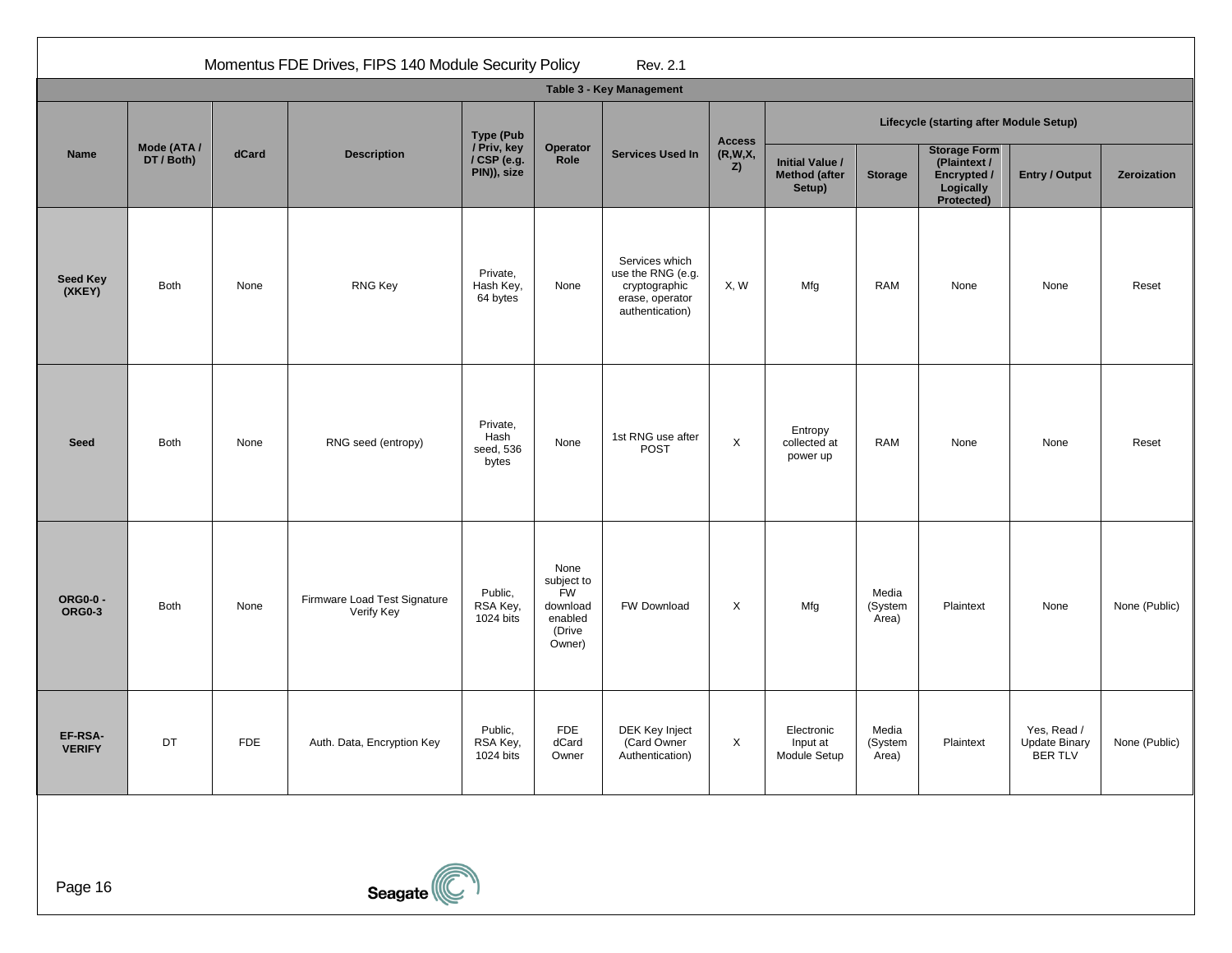|                                                                            | Momentus FDE Drives, FIPS 140 Module Security Policy<br>Rev. 2.1 |            |                                                                              |                                                          |                              |                         |               |                                                          |                           |                                                                                      |                       |                        |  |
|----------------------------------------------------------------------------|------------------------------------------------------------------|------------|------------------------------------------------------------------------------|----------------------------------------------------------|------------------------------|-------------------------|---------------|----------------------------------------------------------|---------------------------|--------------------------------------------------------------------------------------|-----------------------|------------------------|--|
|                                                                            | Table 3 - Key Management                                         |            |                                                                              |                                                          |                              |                         |               |                                                          |                           |                                                                                      |                       |                        |  |
| <b>Name</b>                                                                | Mode (ATA /<br>DT / Both)                                        |            | <b>Description</b>                                                           | Type (Pub<br>/ Priv, key<br>$/$ CSP (e.g.<br>PIN)), size | Operator<br>Role             | <b>Services Used In</b> | <b>Access</b> | Lifecycle (starting after Module Setup)                  |                           |                                                                                      |                       |                        |  |
|                                                                            |                                                                  | dCard      |                                                                              |                                                          |                              |                         | (R,W,X,<br>Z) | <b>Initial Value /</b><br><b>Method (after</b><br>Setup) | <b>Storage</b>            | <b>Storage Form</b><br>(Plaintext /<br><b>Encrypted</b> /<br>Logically<br>Protected) | <b>Entry / Output</b> | Zeroization            |  |
| EF-3DES-<br><b>EXCHANGE</b>                                                | DT                                                               | <b>FDE</b> | Key Encryption Key                                                           | Private.<br>3DES Key,<br>16 bytes                        | <b>FDE</b><br>dCard<br>Owner | DEK Key Inject          | $\times$      | <b>RNG</b><br>Generated at<br>Module Setup               | Media<br>(System<br>Area) | Plaintext                                                                            | No (by policy)        | Cryptographic<br>Erase |  |
| EF-3DES-<br><b>DRIVE-TO-</b><br>HOST, EF-<br>3DES-HOST-<br><b>TO-DRIVE</b> | DT                                                               | <b>FDE</b> | Encryption Keys for protecting<br>message payloads between<br>host and drive | Private.<br>3DES Key,<br>16 bytes                        | <b>FDE</b><br>dCard<br>Owner | Secure<br>messaging     | $\times$      | <b>RNG</b><br>Generated at<br>Module Setup               | Media<br>(System<br>Area) | Plaintext                                                                            | No (by policy)        | Cryptographic<br>Erase |  |
| EF-3DES-DL-<br><b>HASH</b>                                                 | DT                                                               | <b>FDE</b> | Key for generating HMAC of<br>message payload.                               | Private.<br>Hash Key,<br>16 bytes                        | <b>FDE</b><br>dCard<br>Owner | Secure<br>messaging     | $\times$      | Electronic<br>Input at<br>Module Setup                   | Media<br>(System<br>Area) | Plaintext                                                                            | No (by policy)        | Cryptographic<br>Erase |  |

# **5.3 Non-Critical Security Parameters**

<span id="page-16-0"></span>See the appropriate DriveTrust Life Cycle Manual [\(7,](#page-2-8) [8\)](#page-2-9) for the complete filesystems of the Admin and FDE dCards.

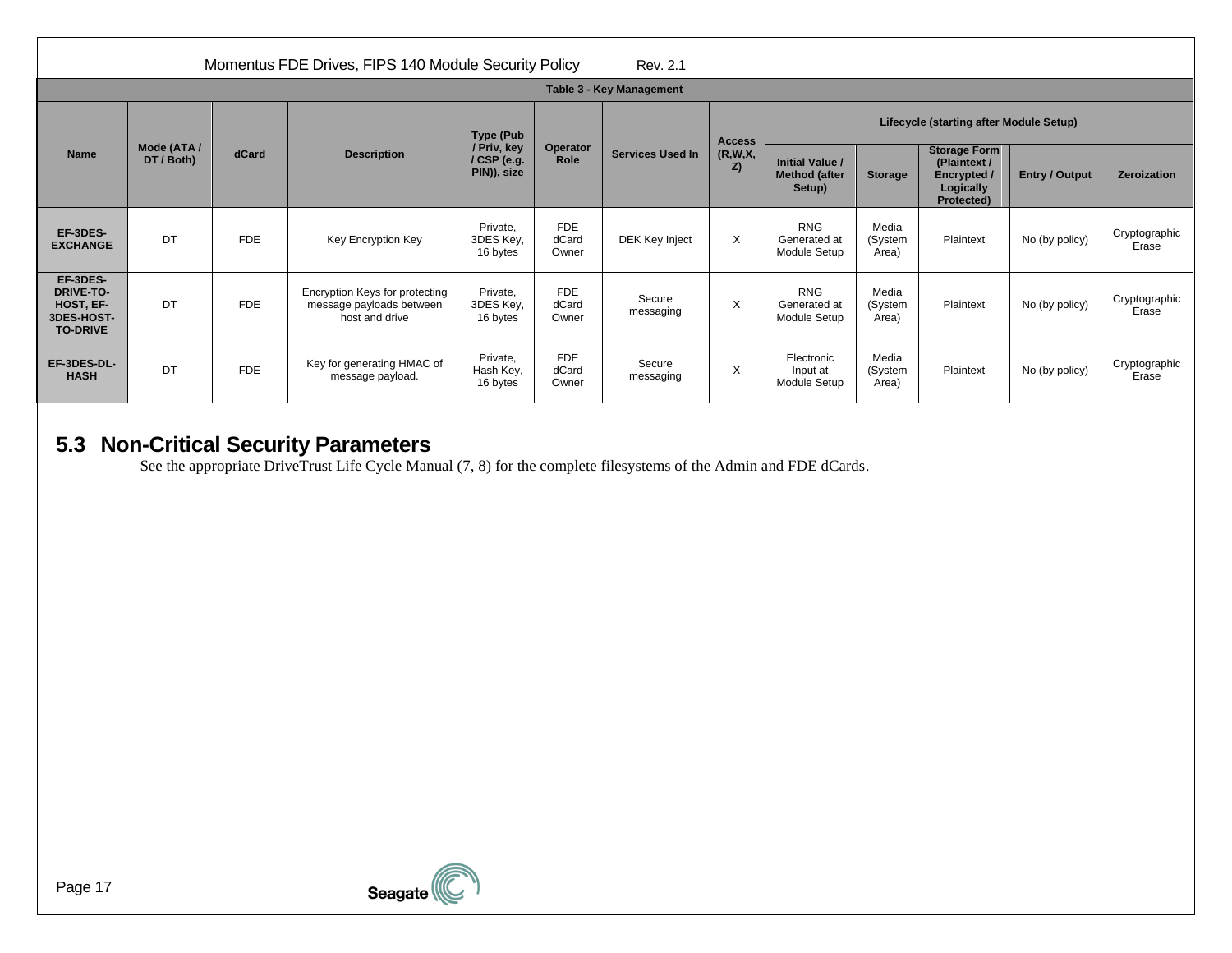# <span id="page-17-0"></span>**6 Physical Security**

# <span id="page-17-1"></span>**6.1 Mechanisms**

The CM has the following physical security:

- Production-grade components with standard passivation,  $\bullet$
- $\bullet$ Exterior of the drive is opaque,
- $\bullet$ Opaque, tamper-evident security labels which cannot be penetrated or removed and reapplied without tamper-evidence.
- Security labels cannot be easily replicated with a low attack time.  $\bullet$
- Security label on the exposed (back) side of the PCBA protects physical access to the electronics by  $\bullet$ board removal,



Security labels on side of drive to provide tamper-evidence of HDA cover removal,

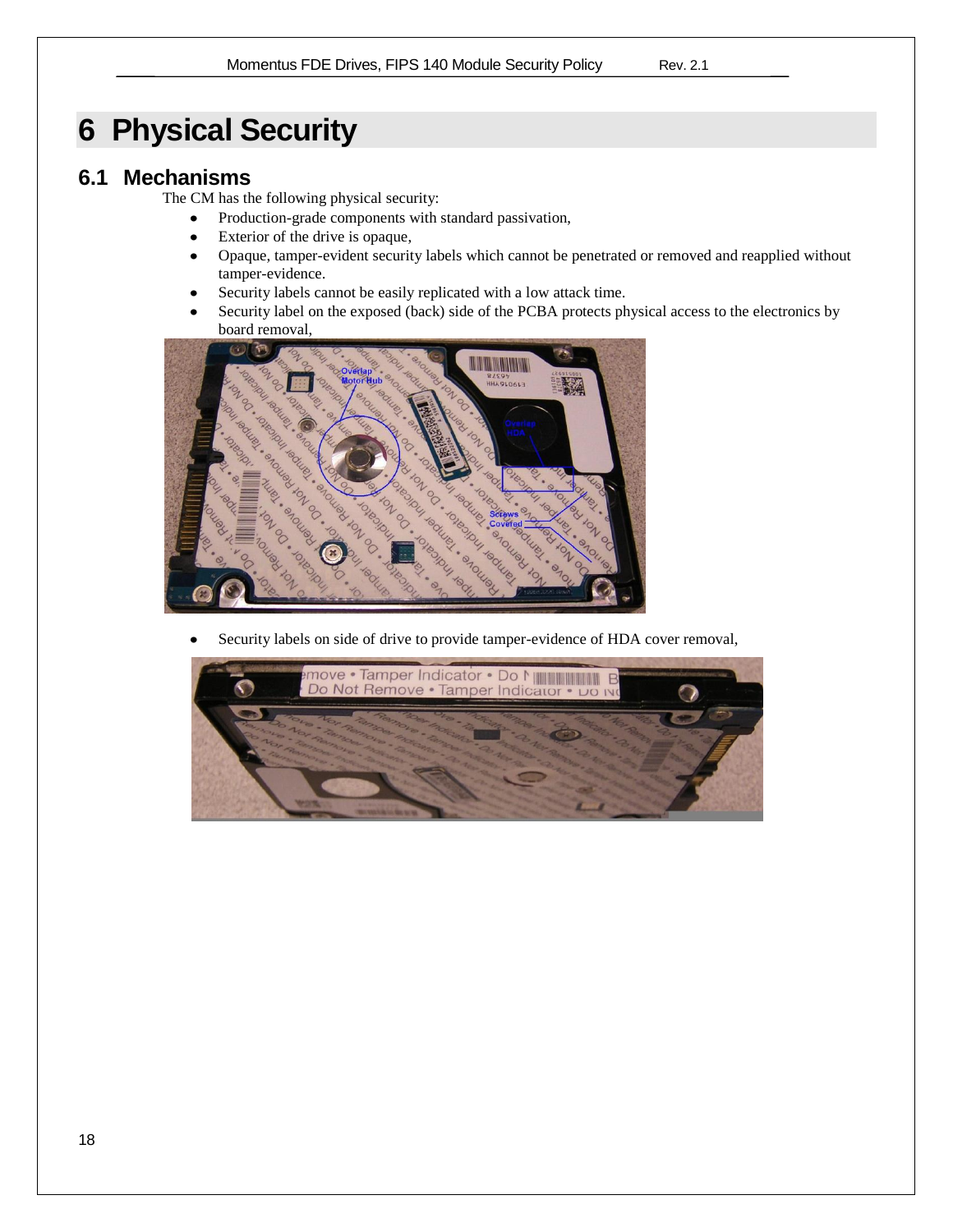### <span id="page-18-0"></span>**6.2 Operator Requirements**

The operator is required to inspect the CM periodically for one or more of the following tamper evidence:



 $\bullet$ Checkerboard pattern on security label or substrate,

Security label over screws at indicated locations is missing or penetrated,  $\bullet$ 



- Text (including size, font, orientation) on security label does not match original,
- Security label cutouts do not match original.

Upon discovery of tamper evidence, the module should be removed from service.

# <span id="page-18-1"></span>**7 Operational Environment**

The FIPS 140-2 Area 6 Operational Environment requirements are not applicable because the CM operates in a "non-modifiable operational environment". That is, while the module is in operation the operational environment cannot be modified and no code can be added or deleted. FW can be upgraded (replaced) with a signed FW download operation. If the code download is successfully authenticated then the module will reset and operate with the new code image.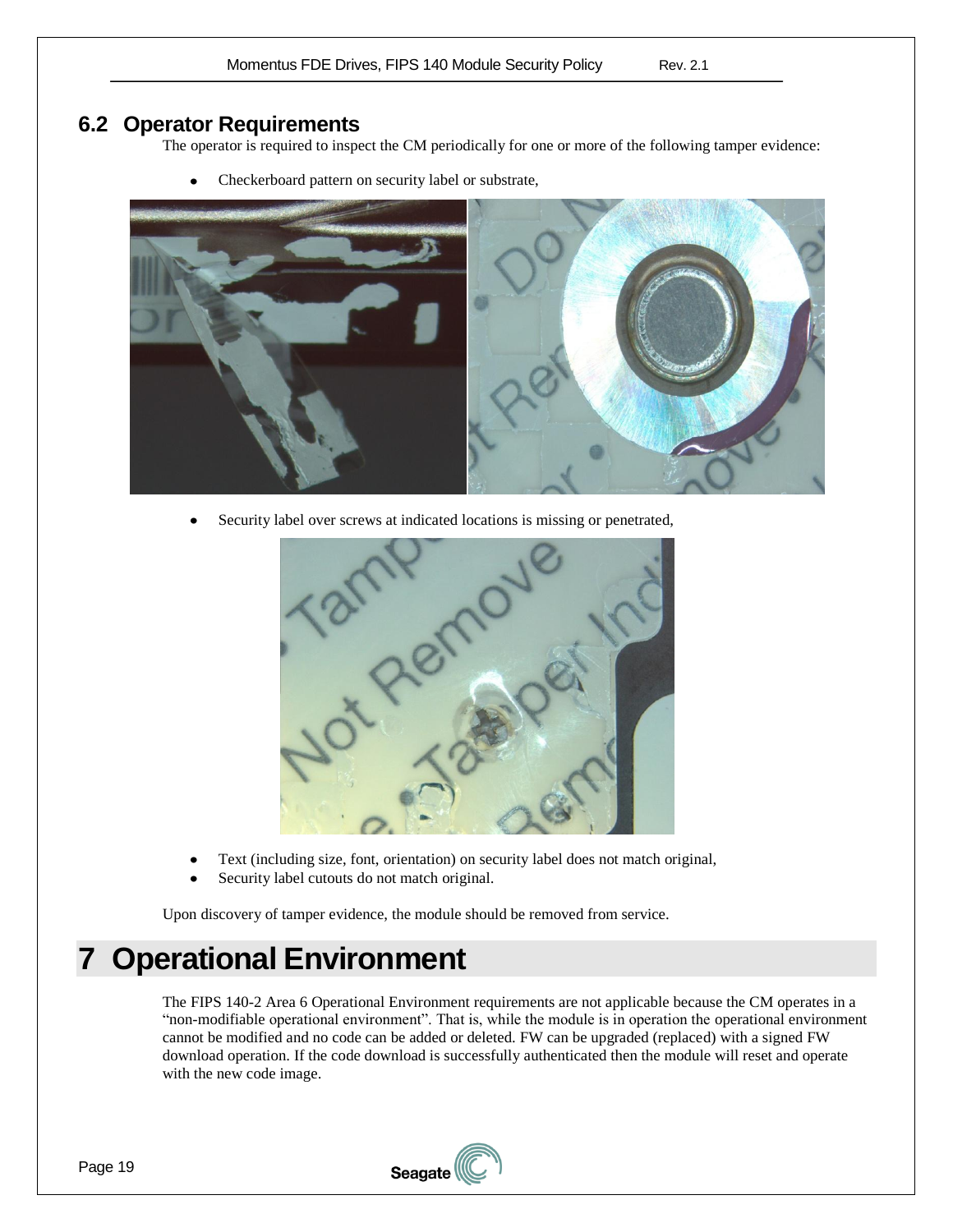# <span id="page-19-0"></span>**8 Security Rules**

The following are the security rules for initialization and operation of the CM in a FIPS 140 compliant manner. For specific command details see the appropriate technical spec:

- ATA Commands Doc. Ref[.4,](#page-2-4)
- SeaCOS Commands: Doc. Ref. [6,](#page-2-6)
- Admin dCard: Doc. Ref. [7,](#page-2-10) and
- FDE dCard: Doc. Ref. [8.](#page-2-11)

### <span id="page-19-1"></span>**8.1 Secure Initialization**

The CM remains in FIPS mode across module resets. However, certain operations can result in exiting the FIPS Approved mode. In some of the exit scenarios (e.g. returning the drive to the manufacturer for failure analysis), the drive cannot be restored to FIPS mode and does not provide any FIPS services. For example, if the drive is returned to the manufacturer, the remanufacturing process will result in the module exiting the FIPS mode if the drive is to be returned to the customer

If the module does not have an FDE dCard present and the operator wishes to use the CM in DriveTrust Mode, the operator must first configure the drive via a configuration utility.

- 1. COs: At receipt of the product examine the shipping packaging and the product packaging to ensure it has not been accessed during shipping by the trusted courier.
- 2. COs and Users (either mode): At installation and periodically examine the physical security mechanisms for tamper evidence.
- 3. COs and Users: At installation, set all operator PINs applicable for the FIPS mode to private values of at least 4 bytes length:
	- ATA Mode: Drive Owner, Master, and User. For the Master, set the "Master Password Capability" to "High" (CHANGE PIN APDU, ATA SECURITY SET PASSWORD).
	- DriveTrust: Drive Owner, FDE dCard Owner, Masters, Users (CHANGE PIN APDU)
- 4. COs (DriveTrust): If DEK Key Inject service will be used, then activate and personalize EF-RSA-VERIFY (RSA public key) and EF-3DES-EXCHANGE (3DES key used for encryption of DEK). The GENERATE SYMMETRIC KEY APDU command is used. See section[s 3.2.5](#page-6-2) and [3.3](#page-6-3) for details.
- 5. COs (DriveTrust): If Secure Messaging will be used, then personalize EF-HOST-TO-DRIVE, EF-DRIVE-TO-HOST, and EF-3DES-DL-HASH keys using the Generate Symmetric Key service (with the same named APDUs addressed to the specified device files on the FDE dCard). The access control for these values is FDE dCard Owner. Note that these values must not be changed via Update APDUs.
- 6. COs (DriveTrust): Set EF-LOCK-ON-STARTUP to enabled (0x01) to prevent unauthenticated access after a module reset, to the User Data Read / Write service. The access control for this setting is any Master. The command to set this value is the UPDATE BINARY DEVICE FILE APDU applied to the FDE dCARD /dev/EF-LOCK-ONSTARTUP file.
- 7. COs (either mode): Set EF-DOWNLOAD-MICROCODE bits 0 and 1 to 0 to enable access control for the Download Microcode service. The access control to this setting is Drive Owner. The command to set this value is the UPDATE BINARY DEVICE FILE APDU applied to the Admin dCARD /dev/EF-DOWNLOAD-MICROCODE file.
- 8. After all the above settings have been made then perform a power-on reset.

### <span id="page-19-2"></span>**8.2 Ongoing Policy Restrictions**

- **1.** Operators must log off prior to assuming a new role via power-on reset or warm reset to clear the previous authentication.
- **2.** The Master must not modify the EF-LOCK-ON-STARTUP setting after it has been enabled (0x01) during the Secure Initialization process.
- **3.** DES is a non-Approved algorithm and shall not be used for encryption/decryption.